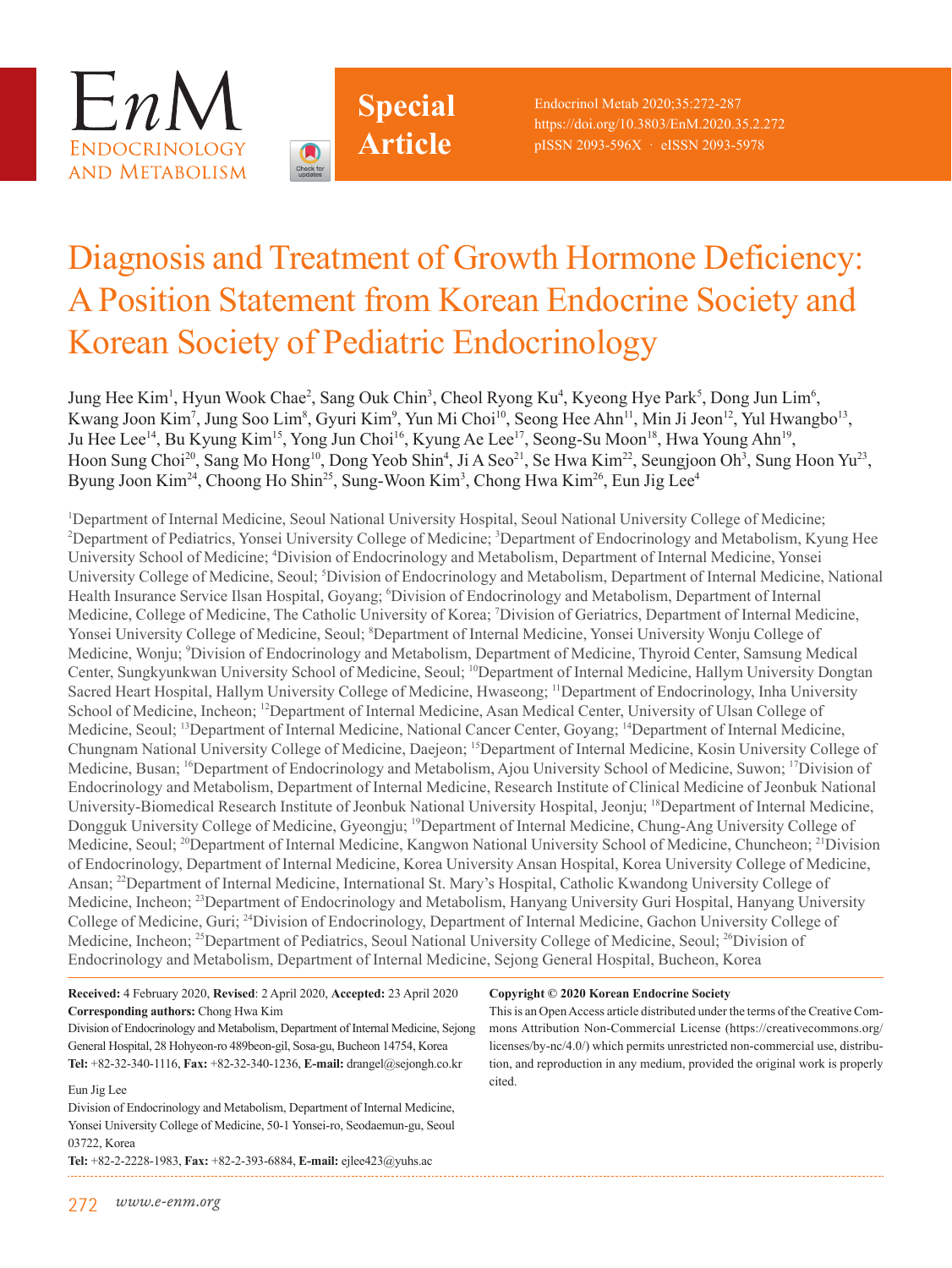$EnM$ 

Growth hormone (GH) deficiency is caused by congenital or acquired causes and occurs in childhood or adulthood. GH replacement therapy brings benefits to body composition, exercise capacity, skeletal health, cardiovascular outcomes, and quality of life. Before initiating GH replacement, GH deficiency should be confirmed through proper stimulation tests, and in cases with proven genetic causes or structural lesions, repeated GH stimulation testing is not necessary. The dosing regimen of GH replacement therapy should be individualized, with the goal of minimizing side effects and maximizing clinical improvements. The Korean Endocrine Society and the Korean Society of Pediatric Endocrinology have developed a position statement on the diagnosis and treatment of GH deficiency. This position statement is based on a systematic review of evidence and expert opinions.

**Keywords:** Growth hormone; Dwarfism, pituitary; Hypopituitarism; Hormone replacement therapy

# **SUMMARY**

## **1. Diagnosis of growth hormone deficiency in adults**

- 1. The insulin tolerance test is recommended as the standard test for diagnosing growth hormone (GH) deficien $cy(B)$ .
- 2. When GH deficiency is suspected, but an insulin tolerance test is contraindicated, two or more GH stimulation tests (GH-releasing hormone—arginine, glucagon, levodopa, or clonidine stimulation tests) should be administered (B).
- 3. GH deficiency cannot be ruled out even if insulin-like growth factor-1 (IGF-1) levels are normal. However, low serum IGF-1 levels may be indicative of GH deficiency in individuals who do not have a history of poorly controlled diabetes, chronic liver disease, or treatment with oral contraceptives (C).
- 4. GH deficiency can be diagnosed without GH stimulation testing when the typical clinical characteristics of GH deficiency are present, accompanied by deficiencies in three or more pituitary hormones with low serum IGF-1 levels (B).
- 5. Repeated GH stimulation testing should be performed in patients with childhood-onset GH deficiency if they do not have a proven genetic cause of GH deficiency or irreversible damage (B).
- 6. Adult patients with irreversible pituitary damage should not receive repeated GH stimulation tests (B).

#### **2. Treatment of growth hormone deficiency in adults**

1. Unless contraindicated, GH therapy is recommended for patients with GH deficiency. GH therapy should start from a low dose, considering the patient's age, sex, and estrogen levels (A).

- 2. Clinical improvements, side effects, and targeting serum IGF-1 levels within the age-adjusted reference range should be considered when adjusting the GH dose (A).
- 3. During the adjustment period, IGF-1 levels should be monitored monthly or bimonthly. Once the maintenance level is determined, IGF-1 levels should be monitored around twice per year. Monitoring should include an evaluation of the patient's clinical response, side effects, and IGF-1 levels (B).

## **3. Diagnosis and treatment of growth hormone deficiency in children and adolescents**

- 1. Two or more GH stimulation tests should be administered when GH deficiency is suspected in children (A).
- 2. Repeated GH stimulation tests are not required in GH patients with pituitary lesions or a proven genetic cause of GH deficiency (C).
- 3. GH replacement should be continued in children and adolescents until the epiphyseal plates close or their full height is reached (C).
- 4. GH replacement should be resumed as soon as possible in patients with GH deficiency during transition (B).

#### **4. Benefits of growth hormone treatment**

- 1. GH treatment improves body composition, exercise capacity, and bone mineral density in patients with GH deficiency (A).
- 2. GH treatment lowers the risk of cardiovascular disease in patients with GH deficiency, but there is insufficient evidence regarding its effects on mortality reduction (B).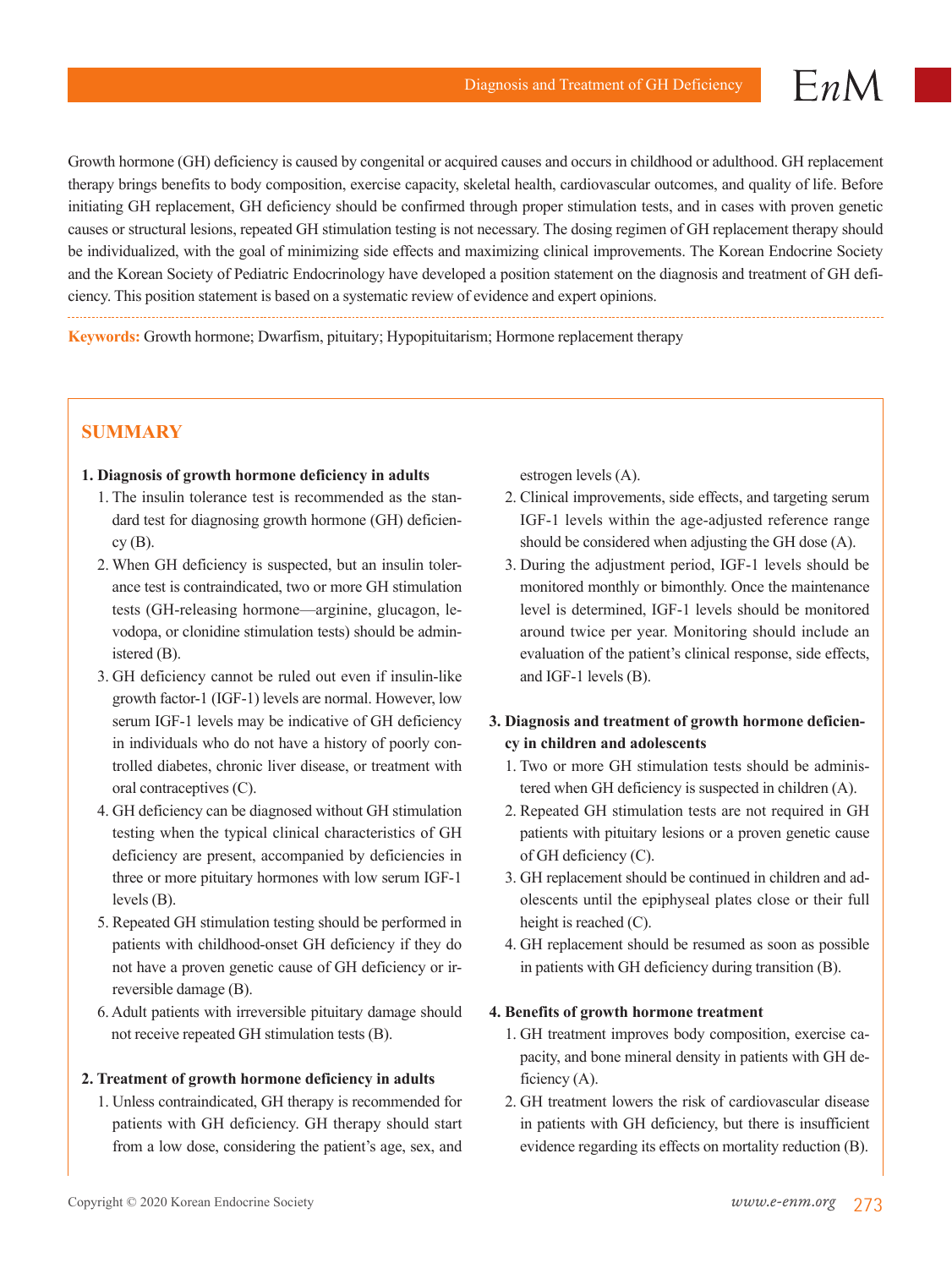3. GH treatment improves quality of life in patients with GH deficiency (A).

#### **5. Risks and side effects of growth hormone treatment**

- 1. GH treatment is contraindicated in patients with an active malignancy (except basal cell or squamous cell skin cancers) (A).
- 2. Changes in blood glucose levels should be observed during the course of GH treatment in patients with diabetes mellitus, who may require their antidiabetic medication to be adjusted (B).
- 3. Thyroid and adrenal gland function should be monitored during GH treatment in patients with hypopituitarism (B).

# **INTRODUCTION**

Growth hormone (GH) deficiency can be categorized into childhood-onset and adult-onset. Childhood-onset GH deficiency can be further categorized as congenital, acquired, or idiopathic. Adult-onset GH deficiency is generally acquired, although GH deficiency in adults can also occur as a continuation of childhood-onset GH deficiency. The congenital causes are mutations of genes related to GH synthesis and GH receptors and developmental structural disabilities in the brain. The main causes of acquired GH deficiency are tumors in the pituitary gland and hypothalamus, the treatment of such tumors with surgery or radiation, infiltrative diseases, vascular damage, and infections (Table 1) [1,2].

The most common cause of adult-onset GH deficiency is hypothalamic-pituitary tumors—either the tumor itself, or surgery

| Table 1. Cause of Growth Hormone Deficiency                          |                                                  |  |  |  |
|----------------------------------------------------------------------|--------------------------------------------------|--|--|--|
| Congenital                                                           | Acquired                                         |  |  |  |
| Genetic                                                              | Neoplastic                                       |  |  |  |
| Transcription factor defects (PIT-1, PROP-1, LHX3/4, HESX-1, PITX-2) | Pituitary adenoma                                |  |  |  |
| GHRH receptor gene defects                                           | Craniopharyngioma                                |  |  |  |
| GH secretagogue receptor gene defects                                | Rathke's cleft cyst                              |  |  |  |
| GH gene defects                                                      | Glioma/astrocytoma                               |  |  |  |
| GH receptor/post receptor defects                                    | Germinoma                                        |  |  |  |
| Associated with brain structural defects                             | Metastatic                                       |  |  |  |
| Agenesis of corpus callosum                                          | Infiltrative/granulomatous disease               |  |  |  |
| Septo-optic dysplasia                                                | Langerhans cell histiocytosis                    |  |  |  |
| Empty sella syndrome                                                 | Sarcoidosis                                      |  |  |  |
| Holoprosencephaly                                                    | Hypophysitis                                     |  |  |  |
| Encephalocele                                                        | Vascular damage                                  |  |  |  |
| Hydrocephalus                                                        | Head injury                                      |  |  |  |
| Arachnoid cyst                                                       | Pituitary tumor apoplexy                         |  |  |  |
| Associated with midline facial defects                               | Sheehan's syndrome                               |  |  |  |
| Single central incisor                                               | Subarachnoid hemorrhage                          |  |  |  |
| Cleft lip/palate                                                     | Treatment of pituitary and hypothalamic diseases |  |  |  |
|                                                                      | Cranial irradiation                              |  |  |  |
|                                                                      | Surgery of the pituitary or hypothalamus         |  |  |  |
|                                                                      | Central nervous system infection                 |  |  |  |
|                                                                      | Idiopathic                                       |  |  |  |

Modified from Molitch et al. [1]; and Melmed [2], with permission from Massachusetts Medical Society.

PIT-1, pituitary transcription factor-1; PROP-1, prophet of pit-1; LHX3/4, LIM class homeobox transcription factor Lhx3, 4; HESX-1, homeobox-1; PITX-2, paired-like homeodomain transcription factor-2; GHRH, growth hormone-releasing hormone; GH, growth hormone.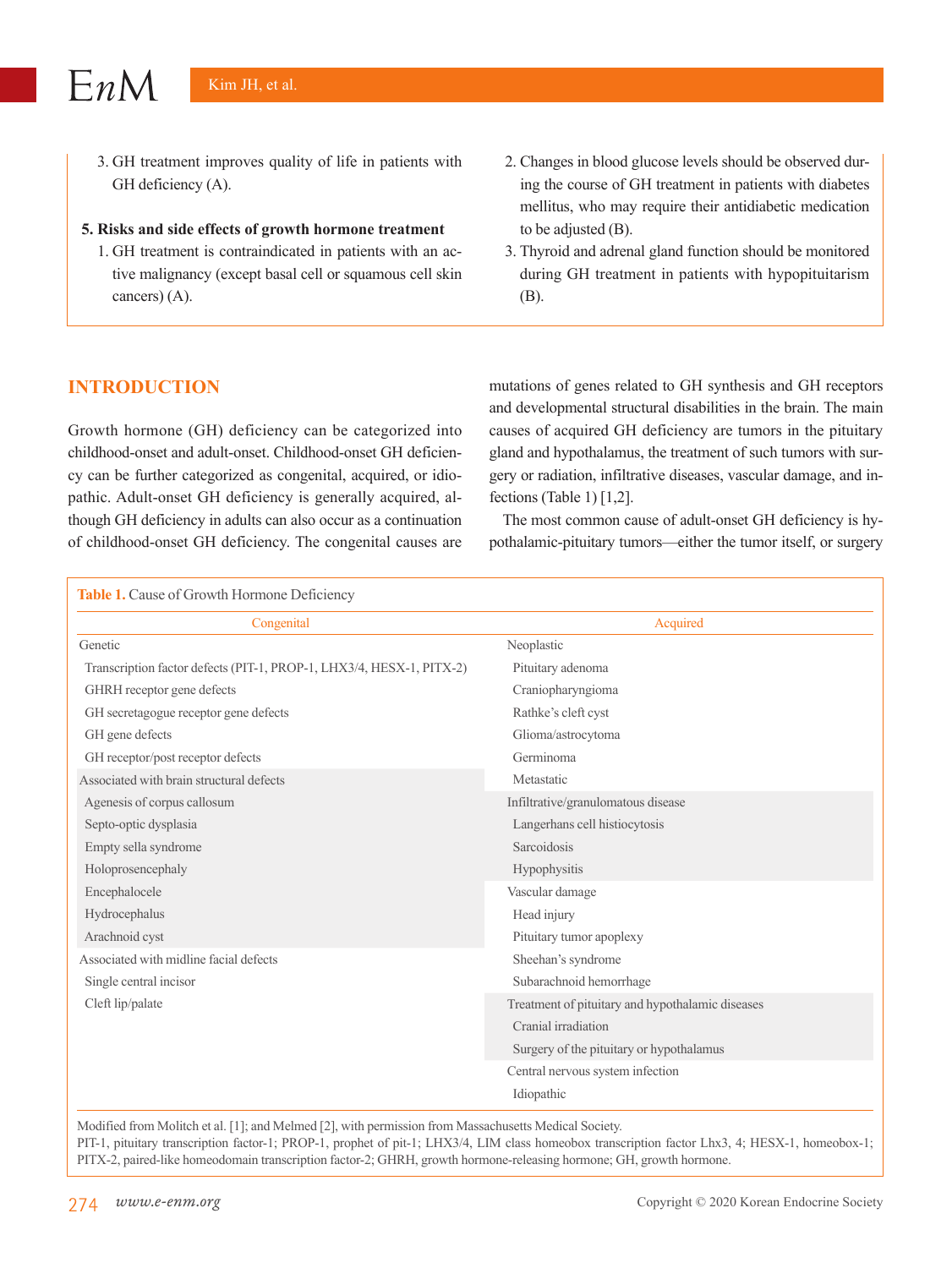or radiation treatment performed to treat the tumor. Although it is rare for pituitary microadenoma to present with hypopituitarism, pituitary macroadenoma presents with at least one pituitary hormone deficiency in approximately 30% to 60% of cases [3]. The main mechanism of hormone deficiency is disruption of circulation due to pressure on the portal veins of the pituitary stalk [4]. Hypopituitarism can also occur after the removal of pituitary tumors, but surgery can lead to a 50% recovery of tumor-induced hypopituitarism [5]. However, GH is the least recovering pituitary hormone [4]. Radiation also induces GH deficiency. The risk of GH deficiency after intracranial radiation is higher in younger patients, and increases with the time after radiation therapy [6]. If the amount of radiation is above 40 Gy, there is a 50% chance of GH deficiency [7].

GH deficiency occurs in 25% of patients with head injury or subarachnoid hemorrhage [8,9]. Some patients recover with time, while others deteriorate; therefore, pituitary hormone levels in these patients should be monitored upon admission and at regular intervals thereafter.

Clinically, patients with GH deficiency report increased body fat, decreased muscle mass, lethargy, and decreased quality of life [10]. However, the presenting symptoms such as fatigue and weakness are nonspecific and common. Therefore, controversy has persisted regarding the correct diagnosis and appropriate treatment of GH deficiency. The Insurance Committee of the Korean Endocrine Society therefore developed a guideline for the diagnosis and treatment of GH deficiency, as cases of GH deficiency increase and some issues arise regarding insurance reimbursements in South Korea.

# **METHODS USED IN THE DEVELOPMENT OF THIS GUIDELINE**

 $EnM$ 

This guideline was developed by the Insurance Committee of the Korean Endocrine Society in consultation with the Korean Neuroendocrine Study Group, and the Korean Society of Pediatric Endocrinology. Since there are currently no diagnostic guidelines for GH deficiency and few domestic research has been conducted on this topic, the basis of this guideline was formed by consensus from panel discussion of experts, and the review of existing literature. When evidence was insufficient, recommendations were written according to experts' opinions. When there were differences in opinions, a majority vote was taken. Each recommendation was graded according to the strength of evidence supporting the recommendation, as defined in Table 2.

## **DISCUSSION OF THE RECOMMENDATIONS**

#### **1. Diagnosis of growth hormone deficiency in adults**

GH deficiency is suspected in patients with suggestive clinical presentations (increased body fat, decreased muscle mass, lethargy, and decreased quality of life), and it is diagnosed through GH stimulation tests. An evaluation for GH deficiency should be considered in patients with conditions that can cause GH deficiency, since GH deficiency can be misdiagnosed in patients who only have non-specific clinical symptoms such as lethargy, weakness, and obesity. Before GH secretion is tested, other deficient hormones should be supplemented. Since GH is released in spurts, GH deficiency is diagnosed through GH stimulation

| <b>Table 2.</b> Definition of Recommendation Levels |                                                                                                                                                            |  |  |
|-----------------------------------------------------|------------------------------------------------------------------------------------------------------------------------------------------------------------|--|--|
| Recommendation<br>level                             | <b>Definition</b>                                                                                                                                          |  |  |
| $\mathsf{A}$                                        | When there is a clear rationale for the recommendations:                                                                                                   |  |  |
|                                                     | When manifold randomized controlled trials that can be generalized because they have sufficient test or meta-analysis results<br>support a recommendation. |  |  |
| B                                                   | When there is a reliable basis for the recommendations:                                                                                                    |  |  |
|                                                     | When reasonable grounds support this through well-performed cohort studies or patient—control group studies.                                               |  |  |
|                                                     | When there is a possible basis for the recommendations:                                                                                                    |  |  |
|                                                     | When relevant grounds are seen through randomized clinical studies or case reports and observational studies carried out in a                              |  |  |
|                                                     | small institution, despite their inherent unreliability.                                                                                                   |  |  |
| E                                                   | Expert recommendations:                                                                                                                                    |  |  |
|                                                     | There is no basis to support the recommendations, but they are supported by expert opinion or expert clinical experience.                                  |  |  |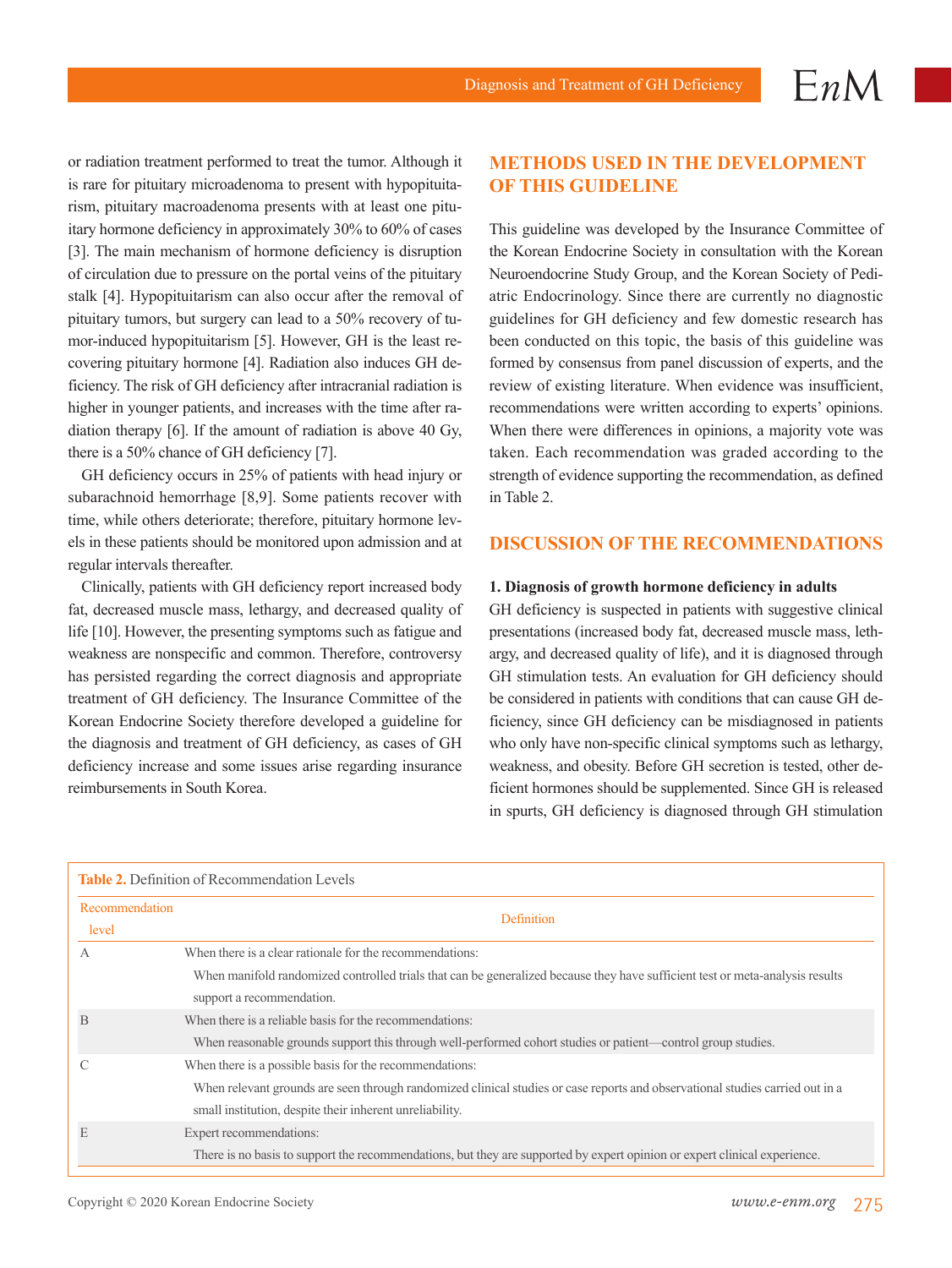$EnM$ 

tests such as the insulin tolerance test (ITT), the growth hormone-releasing hormone (GHRH), arginine, glucagon, levodopa, and clonidine stimulation tests. There is no single gold-standard test, but the ITT is a major GH stimulation test. The use of GHRH is withdrawn in South Korea as well as in the United States. The basic principle of GH stimulation test is consecutively measuring blood GH levels after an administration of a medication that rapidly stimulates GH. The highest GH level in the samples is then interpreted as the patient's GH response. Table 3 summarizes the methods, standards, and precautions for GH stimulation tests.

- **1.1. The insulin tolerance test is recommended as the standard test for diagnosing GH deficiency.**
- **1.2. When GH deficiency is suspected, but an ITT is contraindicated, two or more GH stimulation tests (GHRHarginine, glucagon, levodopa, or clonidine stimulation tests) should be administered.**

The ITT is recommended as the standard test for the diagnosis of GH deficiency. ITT has been validated as a standard test

for GH deficiency, but it causes hypoglycemia; therefore, it is contraindicated in elderly patients and patients with a history of epilepsy or cardiovascular disease due to its risks [11]. Even healthy individuals should be continuously monitored during ITT. In obese patients with insulin resistance, a greater dose of insulin is injected to induce hypoglycemia, and this process increases the risk of delayed hypoglycemia. ITT is also difficult to replicate, since the response to ITT varies from occasion to occasion in healthy individuals. The response to ITT also depends on the menstrual cycle.

Aimaretti et al. [12] reported that injecting arginine, which suppresses the secretion of hypothalamic somatostatin, together with GHRH served as a potent and safe GH stimulation test. Biller et al. [13] compared five types of GH stimulation tests. In their study, five stimulation tests were administered in random order to 39 patients with panhypopituitarism, 21 patients with either isolated GH deficiency or no more than one additional pituitary hormone deficiency, and 34 healthy controls matched by age, sex, and body mass index (BMI). At a GH level of 5.1 μg/L, ITT had 96% sensitivity and 92% specificity, and the GHRHarginine test had a similar diagnostic validity at a GH level of

| Table 3. Dynamic Tests for Diagnosing GH deficiency |                                                                                                                                                                                        |                                            |                                                                                                                                                                                                                              |  |
|-----------------------------------------------------|----------------------------------------------------------------------------------------------------------------------------------------------------------------------------------------|--------------------------------------------|------------------------------------------------------------------------------------------------------------------------------------------------------------------------------------------------------------------------------|--|
| Hormone test                                        | Procedure                                                                                                                                                                              | GH cut-points, µg/L                        | Consideration                                                                                                                                                                                                                |  |
| <b>ITT</b>                                          | Administer insulin, 0.05-0.15 U/kg iv<br>Sample blood at $-30$ , 0, 30, 60, 120 min for GH and<br>glucose                                                                              | $>5.0$ (AACE, 2019)<br>$>3-5$ (ES, 2016)   | Glucose should drop $<$ 40 mg/dL<br>Contraindication: a history of seizures, coronary artery<br>disease, pregnancy, or age $>65$ yr                                                                                          |  |
| GHRH-arginine                                       | Administer GHRH, 1 μg/kg (max 100 μg) iv<br>followed by an arginine infusion $0.5$ g/kg<br>(max 35 g) over 30 min<br>Sample blood at 0, 30, 45, 60, 75, 90, 105, and<br>120 min for GH | GH response should<br>be correlated to BMI | $>4 \mu g/L$ but cutoffs for Can give false normal GH response if GHD is due to<br>hypothalamic damage                                                                                                                       |  |
| Glucagon                                            | Administer glucagon, 1 mg (1.5 mg if weight<br>$>90$ kg) im<br>Sample blood at 0, 30, 60, 90, 120, 150, 180, 210,<br>and 240 min for GH and glucose                                    | $>3 \mu$ g/L (if BMI                       | Obesity may blunt GH response to stimulation<br>$\geq$ 25 kg/m <sup>2</sup> , >1 µg/L) Contraindication: severe fasting hyperglycemia<br>$>180$ mg/dL<br>Nausea, vomiting, headache, and delayed hypoglyce-<br>mia may occur |  |
| Levodopa                                            | Administer Levodopa 500 mg po<br>Sample blood at 0, 60, 90, and 120 min for GH                                                                                                         | $>3 \mu g/L$                               | Nausea, vomiting, dizziness, and headache may occur                                                                                                                                                                          |  |
| Clonidine                                           | Administer clonidine, 0.15 mg/m <sup>2</sup> (max 0.25 mg) po $>3 \mu g/L$<br>Sample blood at 0, 30, 60, 90, and 120 min for GH                                                        |                                            | Hypotension and drowsiness may occur<br>Contraindication: a history of coronary artery disease                                                                                                                               |  |
| Macimorelin                                         | Administer 0.5 mg/kg, oral solution                                                                                                                                                    | $>2.8 \mu g/L$                             | Avoid concomitant use with drugs known to prolong<br>QT interval; hypothalamic disease may not be accu-<br>rately diagnosed side effect: mild dysgeusia                                                                      |  |

GH, growth hormone; ITT, insulin-tolerance test; iv, intravenous; AACE, American Association of Clinical Endocrinologists; ES, Endocrine Society; GHRH, growth hormone-releasing hormone; BMI, body mass index; GHD, growth hormone deficiency; im, intramuscular; po, *per os*.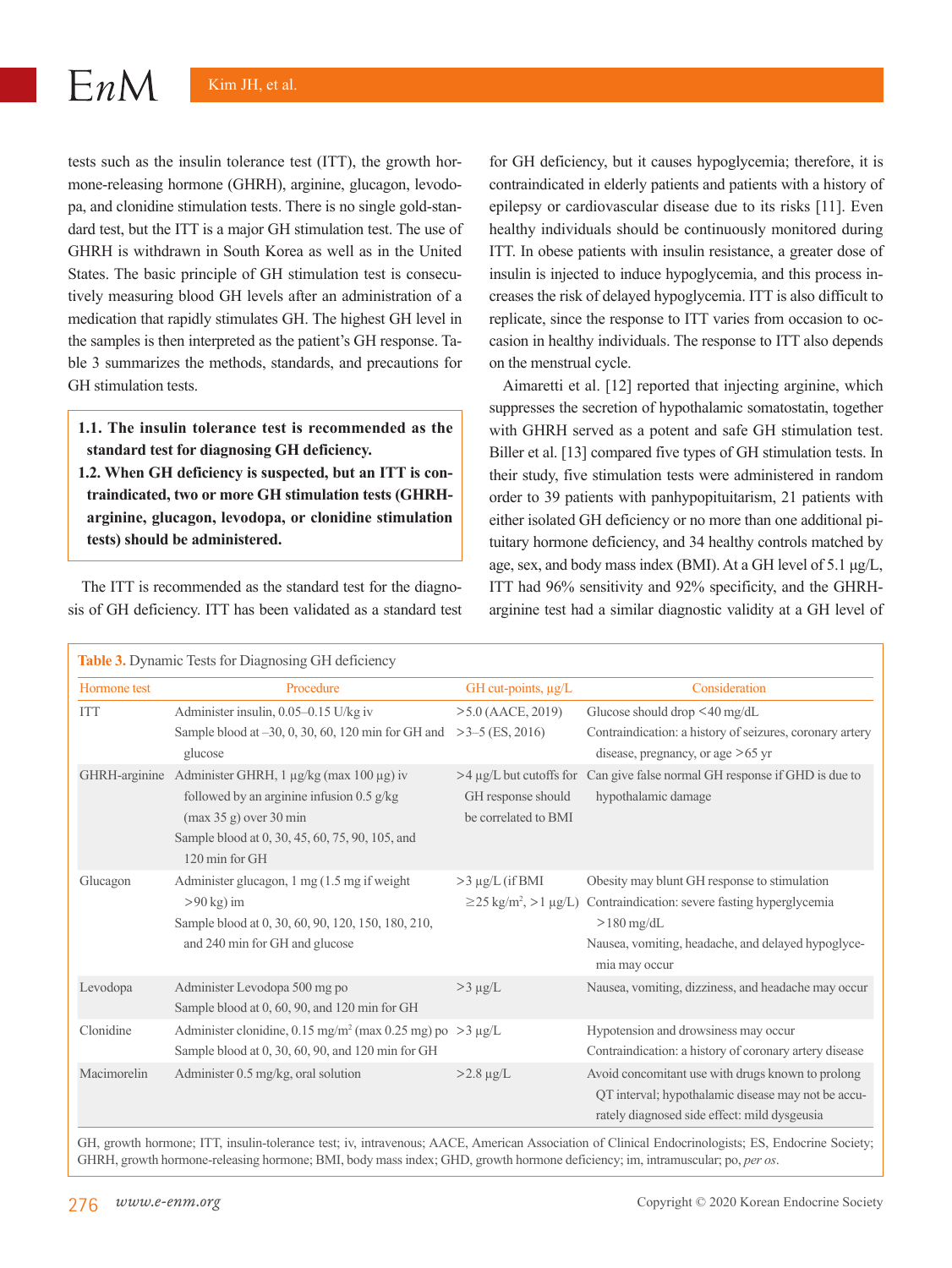$EnM$ 

4.1 μg/L, with 95% sensitivity and 91% specificity. GHRH, however, stimulates the pituitary gland directly and may result in false negatives in patients with disorders in the hypothalamus or a history of radiation treatment. The GH level for the GHRHarginine test needs to be adjusted in patients who are older or have a higher BMI [14,15]. A higher BMI also leads to a slightly lower GH response in ITT, but it is not recommended to adjust the GH levels for the diagnostic cut-point [16]. For tests using arginine alone, a GH level of 0.4 μg/L was identified as a suitable cut-point; however, this low value compromises diagnostic accuracy, and this test is therefore not recommended.

Glucagon indirectly stimulates GH by stimulating insulin secretion; since the GH response is delayed, the glucagon stimulation test requires a minimum of 3 hours to complete and poses a risk of delayed hypoglycemia. For this test, intramuscular or subcutaneous injection is more effective than intravenous injection. The GH level for diagnosis is adequate at 3 μg/L, while in patients with obesity ( $BMI > 25$  kg/m<sup>2</sup>) whose GH response is less sensitive, the GH level for diagnosis is 1 μg/L [17-21]. Although higher blood glucose levels are associated with a weaker GH response, specific GH levels for diagnosis according to blood glucose levels have not been determined yet [22]. Side effects include nausea, vomiting, and headaches; furthermore, severe hypotension, hypoglycemia, and convulsions have been reported in the elderly.

Levodopa stimulates GH through dopamine receptors in the hypothalamus, and clonidine through releasing GHRH via alpha receptors. Levodopa and clonidine are weak GH stimulators, so a diagnosis is possible when a sensitive method of GH measurement is used. There are lack of data regarding the optimal GH cut-off values according to age, sex, BMI, blood glucose levels, or the presence of any underlying disorders.

Macimorelin, an oral GH secretagogue receptor-1a agonist that was recently approved in the United States and Europe, stimulates GH release with similar sensitivity (92%) and specificity (96%) to ITT, and has fewer side effects [23]. A common side effect is a slight disturbance in taste that improves with time, although a severe side effect reported was long QT interval on electrocardiography. Macimorelin is not yet introduced in South Korea.

The analytical method of determining GH levels has a major impact on the GH cut-off value for the diagnosis of GH deficiency. Thus, it is important to ensure that accurate measurements of GH are applied. However, GH in blood samples is made up of diverse isoforms and isomers, of which the 22 and 20 kDa forms are the most common. Furthermore, GH binding proteins can bind up to 50% of GH in the blood, which can interfere with the immunoassay of GH. Moreover, institutions measure GH in different ways. This variation in GH measurement underscores the importance of using the GH calibration standard 98 of 574 of the National Institute for Biological Standards and Control and using highly purified recombinant pituitary GH [24]. All manufacturers of measurement equipment should specify the validity of the assays, the GH isoforms measured, the analytes, the antibodies used, and whether GH binding proteins interfere with the measurements.

- **1.3. GH deficiency cannot be ruled out even if IGF-1 levels are normal. However, low serum IGF-1 levels may be indicative of GH deficiency in individuals who do not have a history of poorly controlled diabetes, chronic liver disease, or treatment with oral contraceptives.**
- **1.4. GH deficiency can be diagnosed without GH stimulation testing when the typical clinical characteristics of GH deficiency are present, accompanied by deficiencies in three or more pituitary hormones with low serum IGF-1 levels.**

GH deficiency cannot be ruled out even when serum IGF-1 levels are normal [13,25-27]. Higher BMIs are associated with a weaker GH response and increased IGF-1 levels [28]. However, if a patient with a high BMI has a low IGF-1 level, it can be considered as GH deficiency.

GH stimulation tests can be omitted if there are abnormally low levels of three or more pituitary hormones and IGF-1 levels are low (at least 2.0 standard deviations lower than normal), if the patient has a structural hypothalamic-pituitary condition, if the patient has a genetic condition that impacts the hypothalamic-pituitary axis, and if there is a structural lesion in the hypothalamus or pituitary gland [1,25,29].

- **1.5. Repeated GH stimulation testing should be performed in patients with childhood-onset GH deficiency if they do not have a proven genetic cause of GH deficiency or irreversible damage.**
- **1.6. Adult patients with irreversible pituitary damage should not regularly receive repeated GH stimulation tests.**

When patients with idiopathic child-onset GH deficiency are re-evaluated in adulthood, most show normal GH secretion [30].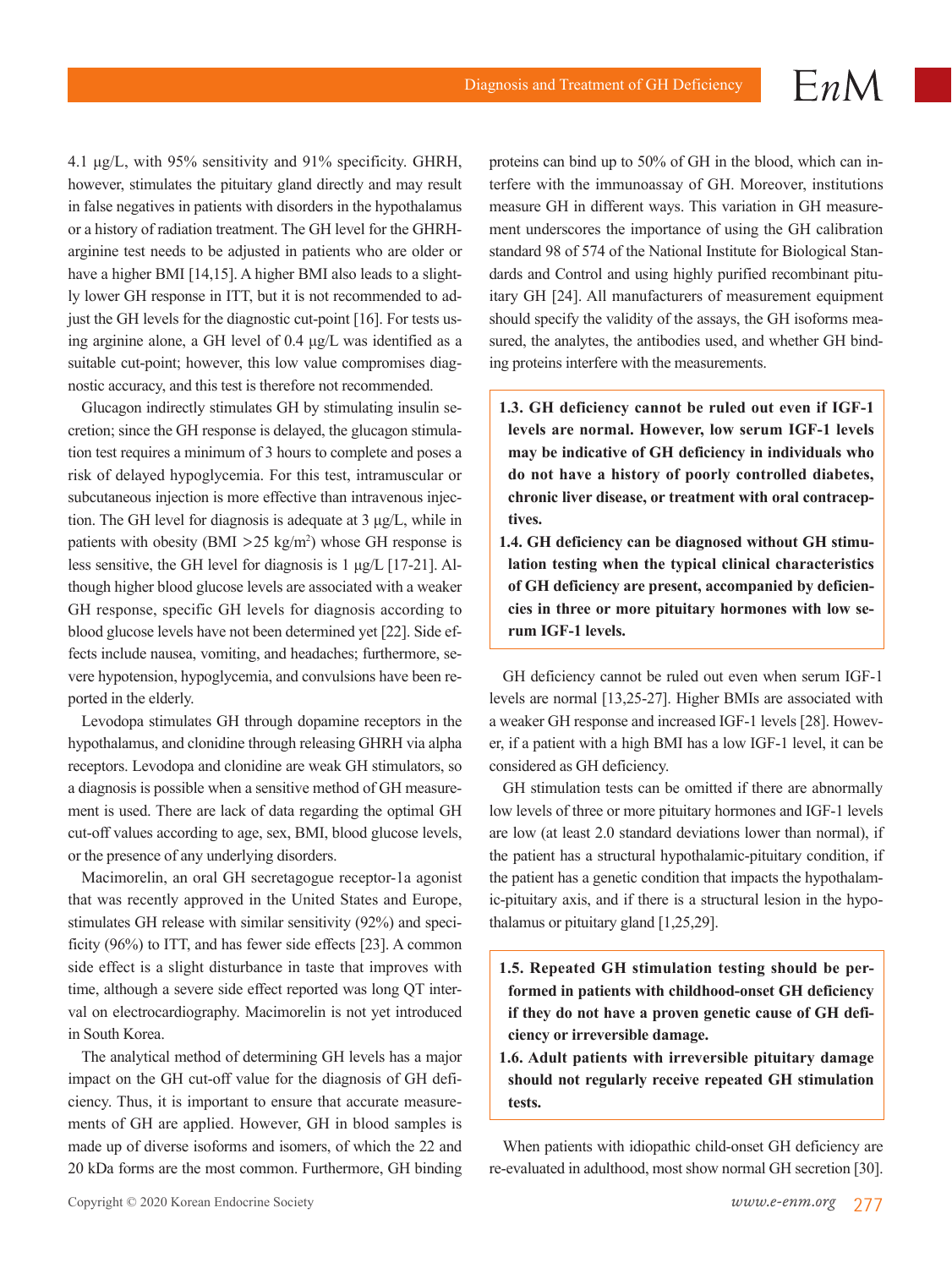However, GH deficiency due to structural conditions, including tumors, surgery, radiation, and genetic disorders, do not improve in adulthood, so GH stimulation tests is not needed to be repeated in such patients [31] .

#### **2. Treatment of growth hormone deficiency in adults**

- **2.1. Unless contraindicated, GH therapy is recommended for patients with GH deficiency. GH therapy should start from a low dose, considering the patient's age, sex, and estrogen levels.**
- **2.2. Clinical improvements, side effects, and targeting serum IGF-1 levels within the age-adjusted reference range should be considered when adjusting the GH dose.**

Unless contraindicated, GH replacement therapy is recommended for patients with GH deficiency diagnosed through GH stimulation tests. Patients should be started on low doses, since side effects are dose-dependent [32]. Common side effects include fluid retention, arthralgia, muscle pain, sensory disturbances, carpal tunnel syndrome, sleep apnea, sleep disorders, and dyspnea. Most of these side effects occur in around 20% of patients, in a dose-dependent manner. Side effects are more frequent in elderly, obese, and female patients, but subside after the dose is lowered [33]. The GH doses for adults were initially extrapolated based on body weight from dose recommendations for children. However, shifting from weight-based to individualized dose recommendations reduces side effects by half [34].

GH secretion decreases with age, and the side effects of GH are more common in elderly patients. Therefore, the appropriate therapeutic levels of GH are lower in elderly individuals and higher in younger individuals [35]. For individuals between the ages of 30 to 60, a suitable starting dose is 0.2 to 0.3 mg/day (0.8 to 1.2 IU/day). For those below the age of 30, a higher dose of 0.4 to 0.5 mg/day (1.6 to 2.0 IU/day) is possible, while in individuals above the age of 60, the starting dose should be 0.1 to 0.2 mg/day (0.4 to 0.8 IU/day) and increased slowly thereafter (Fig. 1). The dosage should be increased by 0.1 to 0.2 mg/day (0.4 to 0.8 IU/day) monthly or bimonthly, and the maintenance level should be determined based on an evaluation of the patient's clinical response, side effects, and the normal range of IGF-1 levels for the patient's age group [1]. Although a normal IGF-1 level is targeted, the evidence remains unclear. Clinical responses can usually be observed after 6 months of treatment.

Females generally show higher GH resistance, and therefore require higher starting and maintenance doses [36]. Estrogen

stimulates suppressor of cytokine signaling 2 (SOCS2), a specific non-competitive suppressor of GH in the liver [37], where 85% of serum IGF-1 originates. Since oral estrogen suppresses IGF-1, a higher dose of GH is required to maintain the same IGF-1 levels in females [37]. Even at the same IGF-1 levels, GH has less effect on body fat, low-density lipoprotein cholesterol, and bone turnover markers in females [38]. When oral estrogen is changed to transdermal estrogen, GH requirement is reduced [39].

**2.3. During the adjustment period, IGF-1 levels should be monitored monthly or bimonthly. Once the maintenance level is determined, IGF-1 levels should be monitored around twice per year. monitoring should include an evaluation of the patient's clinical response, side effects, and IGF-1 levels.**

During the adjustment period, Adequacy of GH dose including an evaluation of the patient's clinical response, side effects, and IGF-I levels [1] should be monitored monthly or bimonthly. Once the maintenance level is determined, IGF-1 levels should be monitored every six months (Fig. 1). The blood levels of lipid and fasting glucose should be tested every year, and if the initial bone mineral density is abnormal, bone mineral density should be re-evaluated every 1.5 to 2 years. Additionally, waist circumference and quality of life should be evaluated. If the patient is already taking thyroid or adrenal hormones, their doses should be adjusted after GH is introduced. These recommendations are based on empirical experience. Although it is unclear precisely how long GH should be administered, if there is no clear response to GH replacement after at least 1 year, treatment can be suspended [1].

The recently developed long-acting GH is formulated to be taken once a week or once a month instead of daily. Long-acting GH may be more effective because it reduces the inconvenience and discomfort of daily GH injections, thereby increasing compliance. A recently published meta-analysis reported long-acting GH and daily GH to have similar efficacy and safety profiles [40]. However, IGF-1 levels were significantly elevated in children with GH deficiency who received long-acting GH. Thus, additional research on long-acting GH should investigate how the peak and trough levels of GH and IGF-1 influence efficacy and safety, how the dose should be adjusted, when IGF-1 levels should be monitored, and how to compare long-term cost-effectiveness between daily and long-acting GH preparations [41].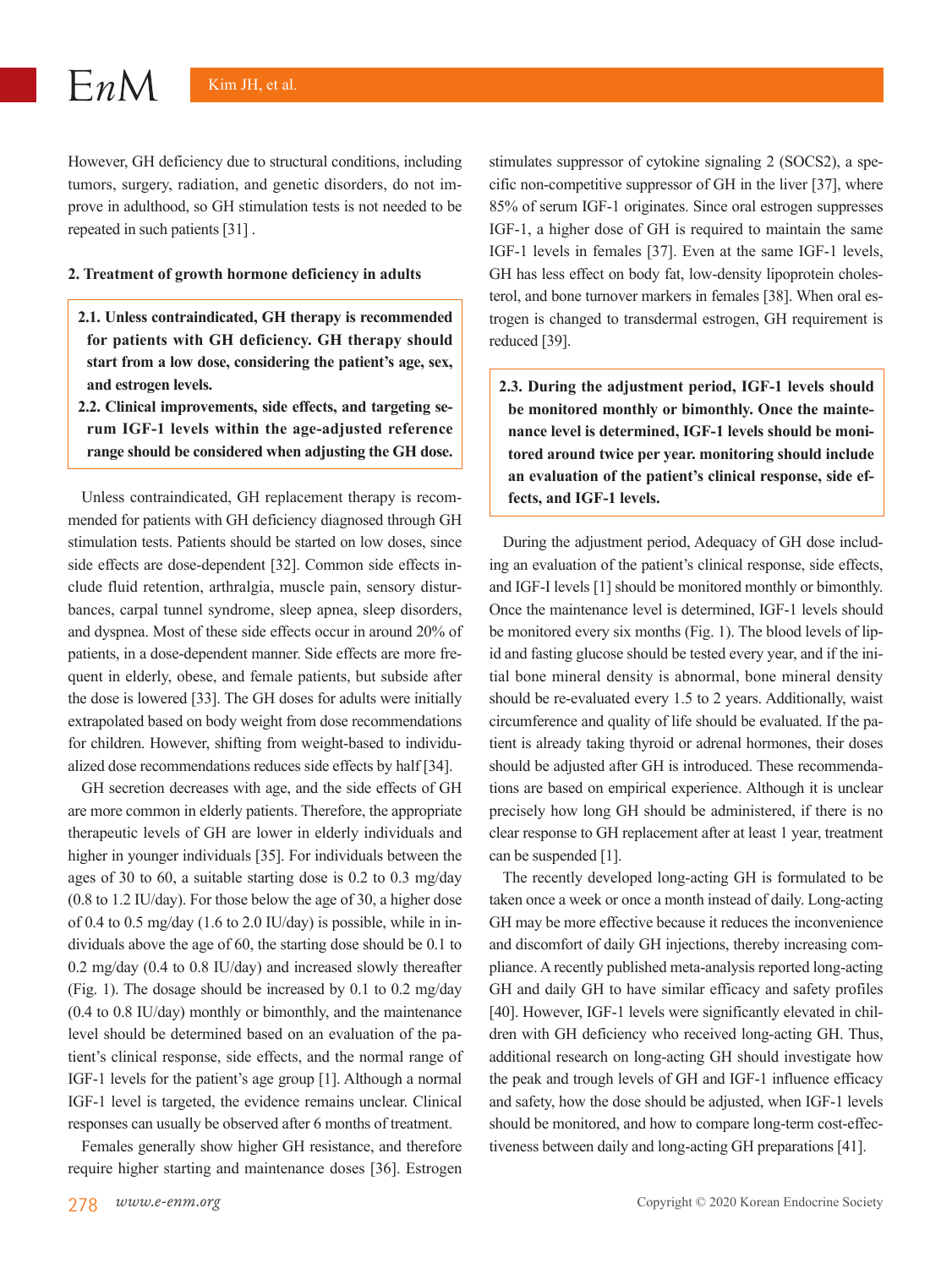Diagnosis and Treatment of GH Deficiency

 $\vdash n$ 



**Fig. 1.** Algorithm for growth hormone (GH) therapy in GH deficiency adults. IGF-1, insulin-like growth factor-1.

## **3. Diagnosis and treatment of growth hormone deficiency in children and adolescents**

# **3.1. Two or more GH stimulation tests should be administered when GH deficiency is suspected in children.**

Childhood onset GH deficiency may be a long lasting endocrine conditions, starting in childhood and continuing into adulthood. Diagnostic workup of childhood onset GH deficiency include auxology, bone age view, measurement of IGF-1 and IGF binding protein 3, GH stimulation tests, brain imaging and, genetic tests if needed [42]. GH stimulation test is one of the most important diagnostic tools, but it is also intrusive and is accompanied by a risk of side effects [43]. The validity and reproducibility of GH stimulation tests have also been called into question [44,45]. Therefore, to diagnose GH deficiency, two or more GH stimulation tests should be administered. Children diagnosed with GH deficiency should receive GH replacement six to seven times a week, at 22 to 35  $\mu$ g/kg/day (0.16 to 0.24 mg/

 $kg/week$ ) or 12 IU (4 mg) per body surface area  $(m<sup>2</sup>)/week$  by subcutaneous injection until their epiphyseal plates close [46].

# **3.2. Repeated GH stimulation tests are not required in GH patients with pituitary lesions or a proven genetic cause of GH deficiency.**

Controversy exists regarding the management in the transition period of adolescence of children or adolescents with GH deficiency. If a patient requires ongoing GH therapy, GH stimulation tests should be re-administered to reevaluate the function of the hypothalamic-pituitary axis. However, in patients with a high probability of irreversible GH deficiency, re-evaluation of GH status is not necessary [25]. Patients with structural lesions in the hypothalamus or pituitary gland or other structural problems, such as tumors, have a high risk of persistent GH deficiency [47,48]. Several genetic defects may also lead to an irreversible GH deficiency [49]. Therefore, GH stimulation tests is not need to be repeated in patients with definite genetic or struc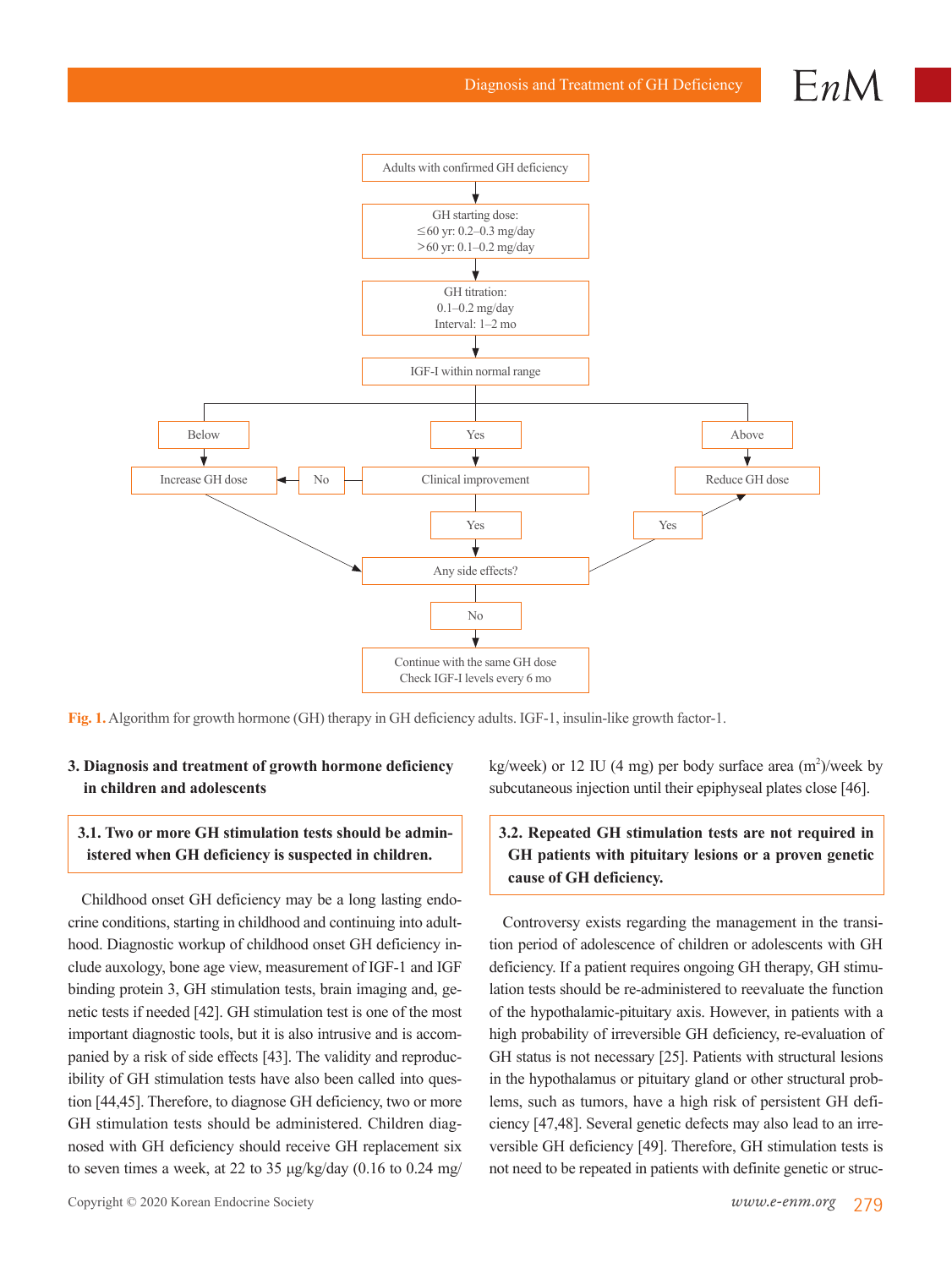tural pituitary abnormalities.

# **3.3. GH replacement should be continued in children and adolescents until the epiphyseal plates close or their full height is reached.**

The benefits of GH replacement during the transition period of adolescence are widely recognized. Childhood-onset GH deficiency contributes to low bone mass and an increased risk of fracture in adulthood [50]. It also results in developmental bone mass deficits both at the time of diagnosis and final height [51]. In a previous study, when GH replacement was resumed, body composition improved, with a 14% increase in muscle mass and a 7% decrease in body fat over a 2-year period [35]. Some studies have reported deterioration in dyslipidemia after suspension of GH replacement in patients with childhood-onset GH deficiency [52]. Other studies have reported a reduction in cardiac dimensions after suspension of GH therapy during this transition period [53]. Therefore, GH replacement should be maintained until either the epiphyseal plates close or the final height is reached, since there are various benefits besides height gain.

## **3.4. GH replacement should be resumed as soon as possible in patients with GH deficiency during adolescence.**

It is widely known that appropriate GH replacement during the transition period of adolescence is necessary [54]. The purpose of GH replacement during this transition period is to maintain the continuity of hormonal care and to prevent health problems. Several studies have reported a risk of dropout among patients with GH deficiency who did not receive GH replacement during this transition period [54]. In one study, 21% of patients in puberty discontinued GH treatment without a comprehensive evaluation, and among those patients, 18% were lost to followup [55]. Thus, strategies for successful transition including standardized referral systems should be established [56]. If GH replacement is discontinued in such patients, it should be resumed as soon as possible.

#### **4. Benefits of growth hormone treatment**

**4.1. GH treatment improves body composition, exercise capacity, and bone mineral density in patients with GH deficiency.**

GH deficiency can cause decreased bone mineral density,

muscle strength, and exercise capacity, deterioration in memory, decreased physical activity and vitality, lethargy, difficulty in concentration, and sleep disorders [57,58]. Patients also are exposed to a high risk of cardiovascular disease due to central obesity, dyslipidemia, or insulin resistance [59-61].

Several studies consistently reported that GH treatment had the significant effect on body composition including decrease in fat mass and increase in muscle mass [62,63]. It was further reported that GH replacement led to a decrease preferentially in visceral fat [64] and an increase in lean body mass [27,65], and improvements in muscle function [65] and lipid metabolism [66] can be expected as well. Studies in South Korea confirmed the tendency for GH treatment to achieve reductions in weight, body fat, and insulin resistance [67-70].

Published data have shown that bone mineral density in adults with GH deficiency is lower than the age- and sex-matched healthy controls [71-73]. Moreover, the severity of bone loss is correlated to the severity of GH deficiency [74]. Accordingly, the fracture risk in GH deficiency patients is 2- to 5-fold higher than in healthy controls [75,76]. Significant improvements in bone mineral density in response to GH treatment were reported among males and patients with severe bone loss [77]. Even in patients without a history of osteoporosis, GH treatment prevented fractures [78].

**4.2. GH treatment lowers the risk of cardiovascular disease in patients with GH deficiency, but there is insufficient evidence regarding its effects on mortality reduction.**

Previous studies have shown that GH deficiency increases the risk of cardiovascular disease via its negative effects on metabolic parameters, such as abdominal obesity, insulin resistance, and deterioration of lipid panels, and increases in various inflammatory markers [79]. GH deficiency has also been reported to negatively influence heart function and atherosclerosis by causing reduced thickness of the left ventricle, impairment of ejection fraction, and diastolic filling in the left ventricle [80]. A previous study reported that the cardiovascular mortality rate was twice as high in adult patients with GH deficiency than in their counterparts without GH deficiency [81]. Svensson et al. [82] reported that in patients with hypopituitarism, GH replacement led to lower rates of fatal myocardial infarction and a lower mortality rate [83]. A meta-analysis also found that GH replacement reduced the mortality rate among male patients with hypopituitarism [84], and a domestic study reported a reduction in markers of inflammation through GH replacement [70]. GH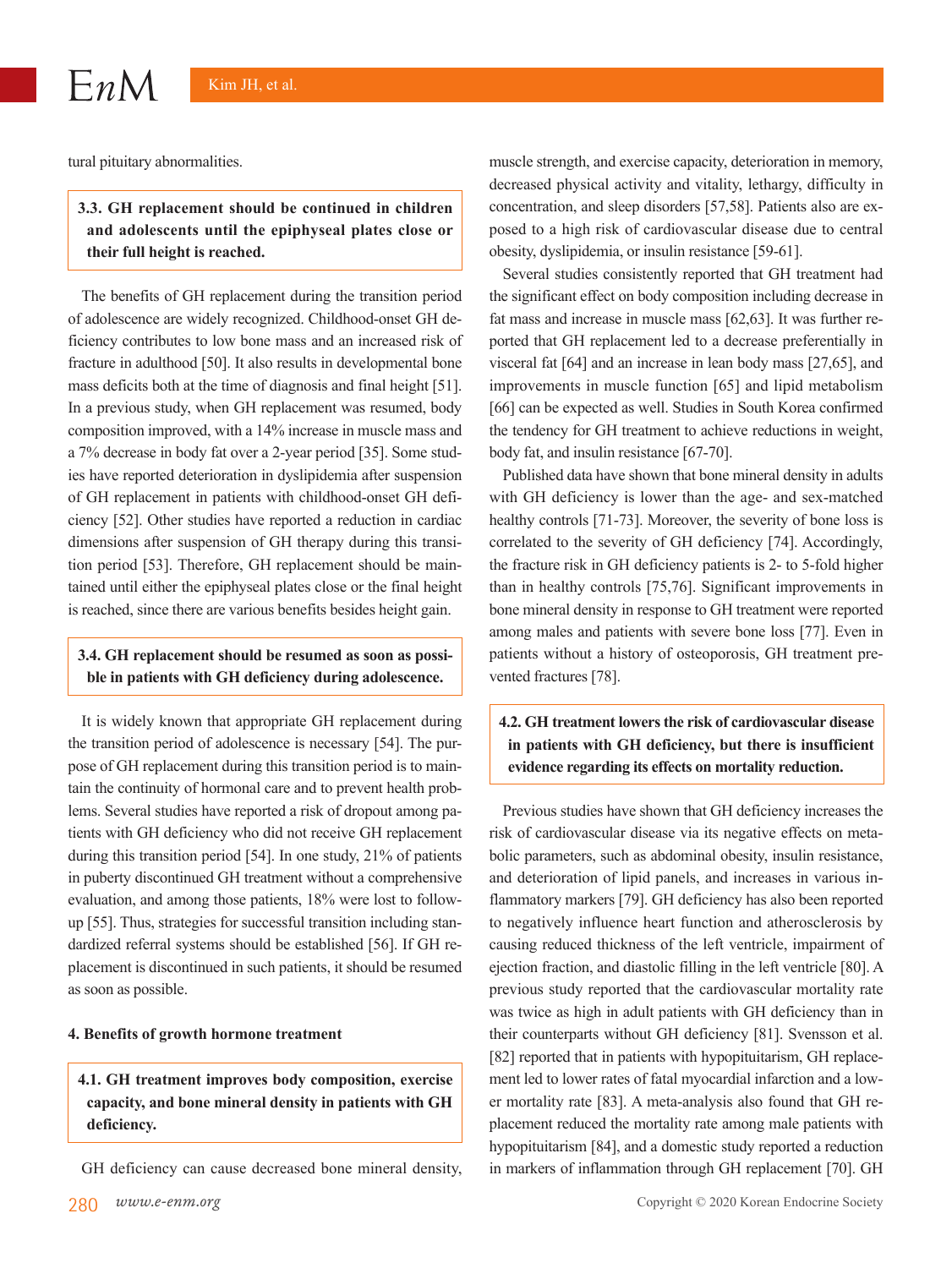replacement can be expected to have a positive effect on cardiovascular disease. However, the mortality improvement is lower for women than for men [80], and the question of whether GH replacement can fully restore the long-term negative effects of GH deficiency on cardiovascular risk factors remains [83]. Therefore, it is still difficult to draw a definite conclusion on GH replacement and improvements in cardiovascular mortality, and additional longitudinal, large-scale research is required [85].

## **4.3. GH treatment improves quality of life in patients with GH deficiency.**

Patients with GH deficiency may experience an impaired quality of life due to the deterioration in metabolic parameters and physical capacity, as well as because of their increased cardiovascular risk. Studies measuring the quality of life among adult patients diagnosed with GH deficiency using various tools in comparison to that of healthy adults found significantly poorer results for sleep, social integration, and physical activity among patients with GH deficiency, and their physical health negatively influenced their occupational status and daily life [86]. It was found by Svensson et al. [82] that GH replacement improved quality of life, and a domestic study also reported improvements in quality of life through increase of bone mineral density, lean body mass, and muscular strength, and decrease of body fat among healthy Korean women aged 60 or above after 6 months of GH replacement [87,88].

#### **5. Risks and side effects of growth hormone treatment**

The most common side effects of GH treatment are peripheral edema, joint pain, carpal tunnel syndrome, sensory disturbances, and increased blood glucose levels [33,89]. Side effects are more prevalent in elderly or obese patients and those who have been overtreated with GH [33]. The side effects of GH treatment can last for 3 or more years [90]. In particular, the possibility that GH replacement may cause malignant conditions to worsen should be carefully considered in the management of hypopituitarism.

# **5.1. GH treatment is contraindicated in patients with an active malignancy (other than basal cell or squamous cell skin cancers).**

Theoretically, the increased activity of the IGF-1 axis resulting from GH treatment can exacerbate malignant tumors, as GH and increased IGF-1 levels are independently associated with the development of various malignant tumors [91]. Therefore, GH treatment is contraindicated in patients with malignancies. This recommendation is based on the theoretical possibility that GH treatment could increase the size of existing tumors, but there is not yet any concrete support for this proposal from clinical research [92]. Inpatients with GH deficiency, research on the risk of GH treatment-related recurrence of malignant tumors or secondary tumor formation has mostly been conducted among childhood cancer patients who had received GH treatment [93- 95]. Although some studies reported a slight increase in the risk of secondary tumor formation among childhood cancer patients who had previously received GH treatment [94,95], most studies found no association between GH treatment and the recurrence of malignant tumors or secondary tumor formation [96- 103]. These results indicate that if an intracranial residual benign tumor is stable over a long period, there is no need to prohibit GH treatment. GH treatment can be administered to patients with a history of malignancy if they have been in remission for at least 1 year without recurrence [104].

 $EnM$ 

# **5.2. Changes in blood glucose levels should be observed during the course of GH treatment in patients with diabetes mellitus, who may require their antidiabetic medication to be adjusted.**

GH and IGF-1 independently influence insulin resistance and insulin secretion by pancreatic β-cells [105]. Both increased and decreased GH and IGF-1 levels can cause abnormalities in blood glucose levels. The elevated blood glucose levels present in patients with acromegaly and the increased insulin resistance in patients with GH deficiency are clinically observed. Largescale clinical studies have reported GH treatment is related to insulin resistance and type 2 diabetes [106]. Insulin sensitivity following GH treatment varies since abnormlities in blood glucose levels depend on body composition, age, and genetic characteristics. According to a randomized controlled trial conducted by Hoffman et al. [27], compared to the placebo group, the group that received GH treatment had a statistically significant 13% increase in prediabetes and a 4% increase in diabetes. Therefore, when GH treatment is given, careful follow-up on diabetes is necessary, and adjustments to anti-diabetic medication should be considered.

**5.3. Thyroid and adrenal gland function should be monitored during GH treatment in patients with hypopituitarism.**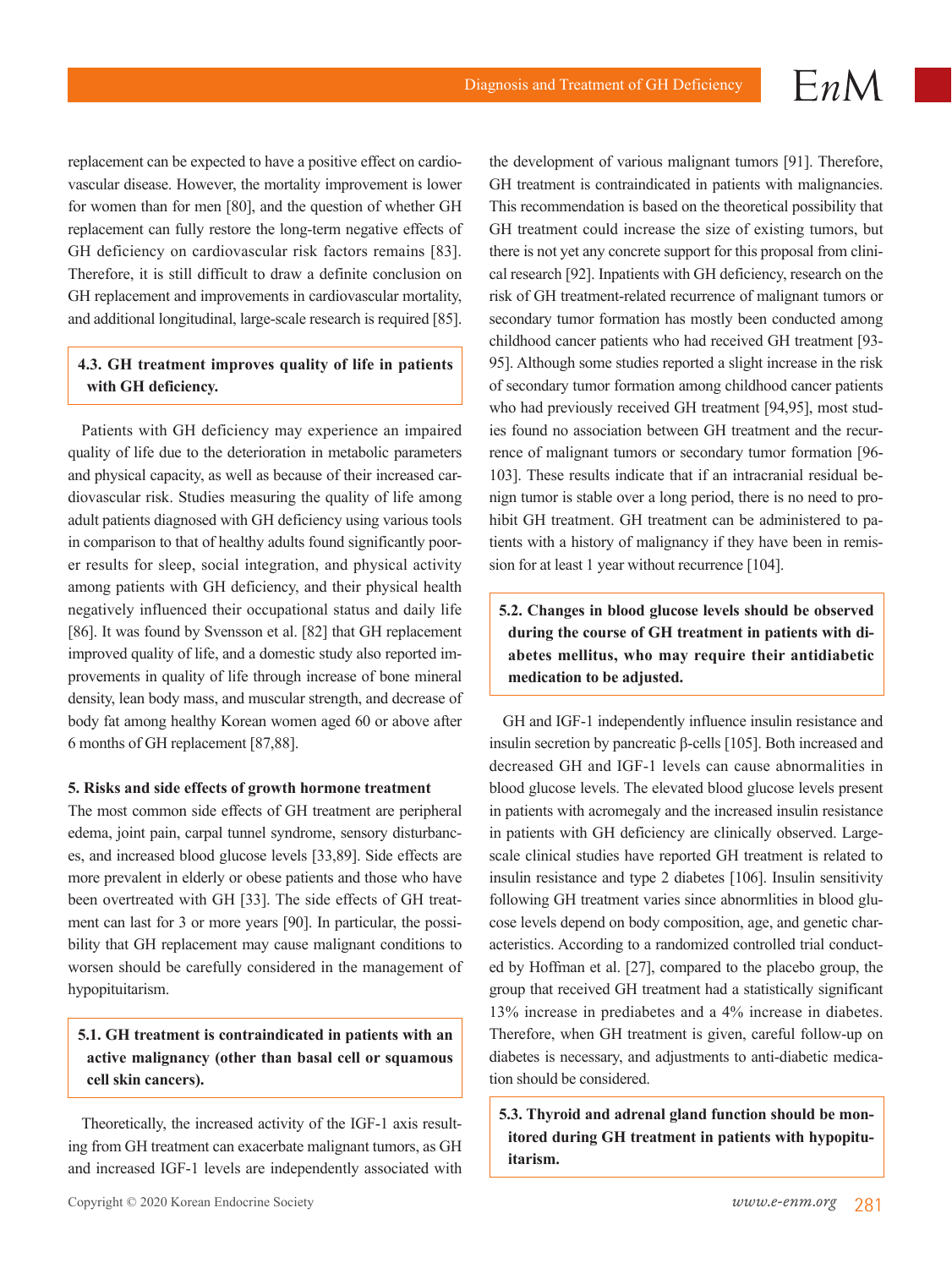It is common for patients with GH deficiency to have other manifestations of hypopituitarism, and thyroid and adrenal gland function—even if they are initially normal—should be monitored during GH treatment [58]. Hypothyroidism is accompanied by reduced secretion of IGF-1 and GH [107,108]. Therefore, in order to evaluate GH function accurately, central hypothyroidism should be treated first. During treatment, thyroid function must be evaluated, since GH treatment can reduce free thyroxine levels. Among patients with GH deficiency, 36% to 47% of those with normal thyroid function became hypothyroid and 16% to 18% of those with hypothyroidism required an increase in levothyroxine dose within 3 to 6 months of GH treatment [109,110]. When GH treatment is started or the dose is changed, central hypothyroidism should be checked after 6 weeks [111].

In addition, hypothalamic-pituitary-adrenal function should be evaluated before and after GH treatment. Since GH suppresses the enzyme 11 β-hydroxysteroid dehydrogenase type 1 converting cortisone to cortisol, the ratio of cortisone to cortisol is higher in patients with GH deficiency [108,112]. Therefore, even if adrenal insufficiency is present, it might not be diagnosed if accompanied by GH deficiency. When GH is given to such patients, possible adrenal function deterioration should be carefully considered [113,114].

## **CONCLUSIONS**

Although it remains controversial whether GH treatment reduces cardiovascular mortality in patients with hypopituitarism, GH treatment in patients with GH deficiency has more benefits than harm. It is important to accurately diagnose GH deficiency through GH stimulation tests before starting GH treatment. The GH dose should be individualized to minimize side effects and to maximize clinical efficacy. Side effects and clinical response should be monitored regularly while patients are treated with the maintenance dose.

# **CONFLICTS OF INTEREST**

No potential conflict of interest relevant to this article was reported.

## **ACKNOWLEDGMENTS**

This work was supported by the Korean Endocrine Society.

### **AUTHOR CONTRIBUTIONS**

Conception or design: J.H.K., H.W.C., S.O.C., C.R.K., C.H.K., E.J.L. Acquisition, analysis, or interpretation of data: J.H.K., H.W.C., S.O.C., C.R.K., C.H.K., E.J.L. Drafting the work or revising: J.H.K., H.W.C., S.O.C., C.R.K., K.H.P., D.J.L., K.J.K., J.S.L., G.K., Y.M.C., S.H.A., M.J.J., Y.H., J.H.L., B.K.K., Y. J.C., K.A.L., S.S.M., H.Y.A., H.S.C., S.M.H., D.Y.S., J.A.S., S.H.K., S.O., S.H.Y., B.J.K., C.H.S., S.W.K., C.H.K., E.J.L. Final approval of the manuscript: J.H.K., H.W.C., S.O.C., C.R.K., C.H.K., E.J.L.

# **ORCID**

Jung Hee Kim *https://orcid.org/0000-0003-1932-0234* Chong Hwa Kim *https://orcid.org/0000-0002-4563-7772* Eun Jig Lee *https://orcid.org/0000-0002-9876-8370*

# **REFERENCES**

- 1. Molitch ME, Clemmons DR, Malozowski S, Merriam GR, Vance ML; Endocrine Society. Evaluation and treatment of adult growth hormone deficiency: an Endocrine Society clinical practice guideline. J Clin Endocrinol Metab 2011; 96:1587-609.
- 2. Melmed S. Pathogenesis and diagnosis of growth hormone deficiency in adults. N Engl J Med 2019;380:2551-62.
- 3. Molitch ME. Nonfunctioning pituitary tumors and pituitary incidentalomas. Endocrinol Metab Clin North Am 2008;37: 151-71.
- 4. Arafah BM, Prunty D, Ybarra J, Hlavin ML, Selman WR. The dominant role of increased intrasellar pressure in the pathogenesis of hypopituitarism, hyperprolactinemia, and headaches in patients with pituitary adenomas. J Clin Endocrinol Metab 2000;85:1789-93.
- 5. Webb SM, Rigla M, Wagner A, Oliver B, Bartumeus F. Recovery of hypopituitarism after neurosurgical treatment of pituitary adenomas. J Clin Endocrinol Metab 1999;84:3696- 700.
- 6. Mulder RL, Kremer LC, van Santen HM, Ket JL, van Trotsenburg AS, Koning CC, et al. Prevalence and risk factors of radiation-induced growth hormone deficiency in childhood cancer survivors: a systematic review. Cancer Treat Rev 2009;35:616-32.
- 7. Gleeson HK, Gattamaneni HR, Smethurst L, Brennan BM, Shalet SM. Reassessment of growth hormone status is re-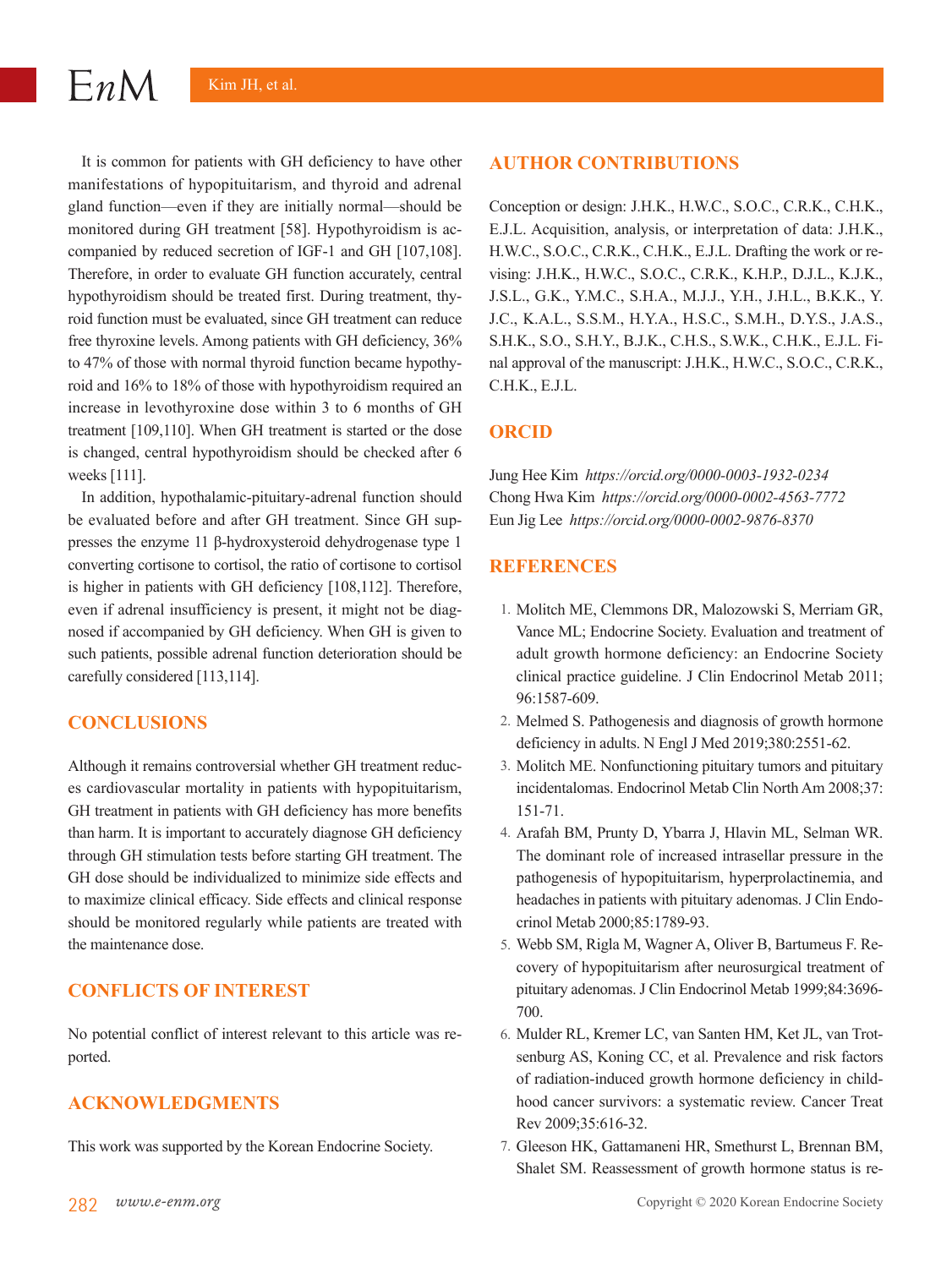quired at final height in children treated with growth hormone replacement after radiation therapy. J Clin Endocrinol Metab 2004;89:662-6.

- 8. Agha A, Rogers B, Sherlock M, O'Kelly P, Tormey W, Phillips J, et al. Anterior pituitary dysfunction in survivors of traumatic brain injury. J Clin Endocrinol Metab 2004;89:4929- 36.
- 9. Schneider HJ, Kreitschmann-Andermahr I, Ghigo E, Stalla GK, Agha A. Hypothalamopituitary dysfunction following traumatic brain injury and aneurysmal subarachnoid hemorrhage: a systematic review. JAMA 2007;298:1429-38.
- 10. Hong JW, Kim JY, Kim YE, Lee EJ. Metabolic parameters and nonalcoholic fatty liver disease in hypopituitary men. Horm Metab Res 2011;43:48-54.
- 11. Yuen KC, Tritos NA, Samson SL, Hoffman AR, Katznelson L. American Association of Clinical Endocrinologists and American College of Endocrinology Disease State Clinical Review: update on growth hormone stimulation testing and proposed revised cut-point for the glucagon stimulation test in the diagnosis of adult growth hormone deficiency. Endocr Pract 2016;22:1235-44.
- 12. Aimaretti G, Corneli G, Razzore P, Bellone S, Baffoni C, Arvat E, et al. Comparison between insulin-induced hypoglycemia and growth hormone (GH)-releasing hormone+ arginine as provocative tests for the diagnosis of GH deficiency in adults. J Clin Endocrinol Metab 1998;83:1615-8.
- 13. Biller BM, Samuels MH, Zagar A, Cook DM, Arafah BM, Bonert V, et al. Sensitivity and specificity of six tests for the diagnosis of adult GH deficiency. J Clin Endocrinol Metab 2002;87:2067-79.
- 14. Corneli G, Di Somma C, Baldelli R, Rovere S, Gasco V, Croce CG, et al. The cut-off limits of the GH response to GH-releasing hormone-arginine test related to body mass index. Eur J Endocrinol 2005;153:257-64.
- 15. Colao A, Di Somma C, Savastano S, Rota F, Savanelli MC, Aimaretti G, et al. A reappraisal of diagnosing GH deficiency in adults: role of gender, age, waist circumference, and body mass index. J Clin Endocrinol Metab 2009;94:4414- 22.
- 16. Qu XD, Gaw Gonzalo IT, Al Sayed MY, Cohan P, Christenson PD, Swerdloff RS, et al. Influence of body mass index and gender on growth hormone (GH) responses to GHreleasing hormone plus arginine and insulin tolerance tests. J Clin Endocrinol Metab 2005;90:1563-9.
- 17. Berg C, Meinel T, Lahner H, Yuece A, Mann K, Petersenn S. Diagnostic utility of the glucagon stimulation test in com-

parison to the insulin tolerance test in patients following pituitary surgery. Eur J Endocrinol 2010;162:477-82.

- 18. Hamrahian AH, Yuen KC, Gordon MB, Pulaski-Liebert KJ, Bena J, Biller BM. Revised GH and cortisol cut-points for the glucagon stimulation test in the evaluation of GH and hypothalamic-pituitary-adrenal axes in adults: results from a prospective randomized multicenter study. Pituitary 2016; 19:332-41.
- 19. Gomez JM, Espadero RM, Escobar-Jimenez F, Hawkins F, Pico A, Herrera-Pombo JL, et al. Growth hormone release after glucagon as a reliable test of growth hormone assessment in adults. Clin Endocrinol (Oxf) 2002;56:329-34.
- 20. Conceicao FL, da Costa e Silva A, Leal Costa AJ, Vaisman M. Glucagon stimulation test for the diagnosis of GH deficiency in adults. J Endocrinol Invest 2003;26:1065-70.
- 21. Dichtel LE, Yuen KC, Bredella MA, Gerweck AV, Russell BM, Riccio AD, et al. Overweight/obese adults with pituitary disorders require lower peak growth hormone cutoff values on glucagon stimulation testing to avoid overdiagnosis of growth hormone deficiency. J Clin Endocrinol Metab 2014;99:4712-9.
- 22. Wilson JR, Utz AL, Devin JK. Effects of gender, body weight, and blood glucose dynamics on the growth hormone response to the glucagon stimulation test in patients with pituitary disease. Growth Horm IGF Res 2016;26:24-31.
- 23. Garcia JM, Biller BMK, Korbonits M, Popovic V, Luger A, Strasburger CJ, et al. Macimorelin as a diagnostic test for adult GH deficiency. J Clin Endocrinol Metab 2018;103:3083-93.
- 24. Clemmons DR. Consensus statement on the standardization and evaluation of growth hormone and insulin-like growth factor assays. Clin Chem 2011;57:555-9.
- 25. Hartman ML, Crowe BJ, Biller BM, Ho KK, Clemmons DR, Chipman JJ, et al. Which patients do not require a GH stimulation test for the diagnosis of adult GH deficiency? J Clin Endocrinol Metab 2002;87:477-85.
- 26. Hilding A, Hall K, Wivall-Helleryd IL, Saaf M, Melin AL, Thoren M. Serum levels of insulin-like growth factor I in 152 patients with growth hormone deficiency, aged 19-82 years, in relation to those in healthy subjects. J Clin Endocrinol Metab 1999;84:2013-9.
- 27. Hoffman AR, Kuntze JE, Baptista J, Baum HB, Baumann GP, Biller BM, et al. Growth hormone (GH) replacement therapy in adult-onset GH deficiency: effects on body composition in men and women in a double-blind, randomized, placebo-controlled trial. J Clin Endocrinol Metab 2004;89: 2048-56.

 $EnM$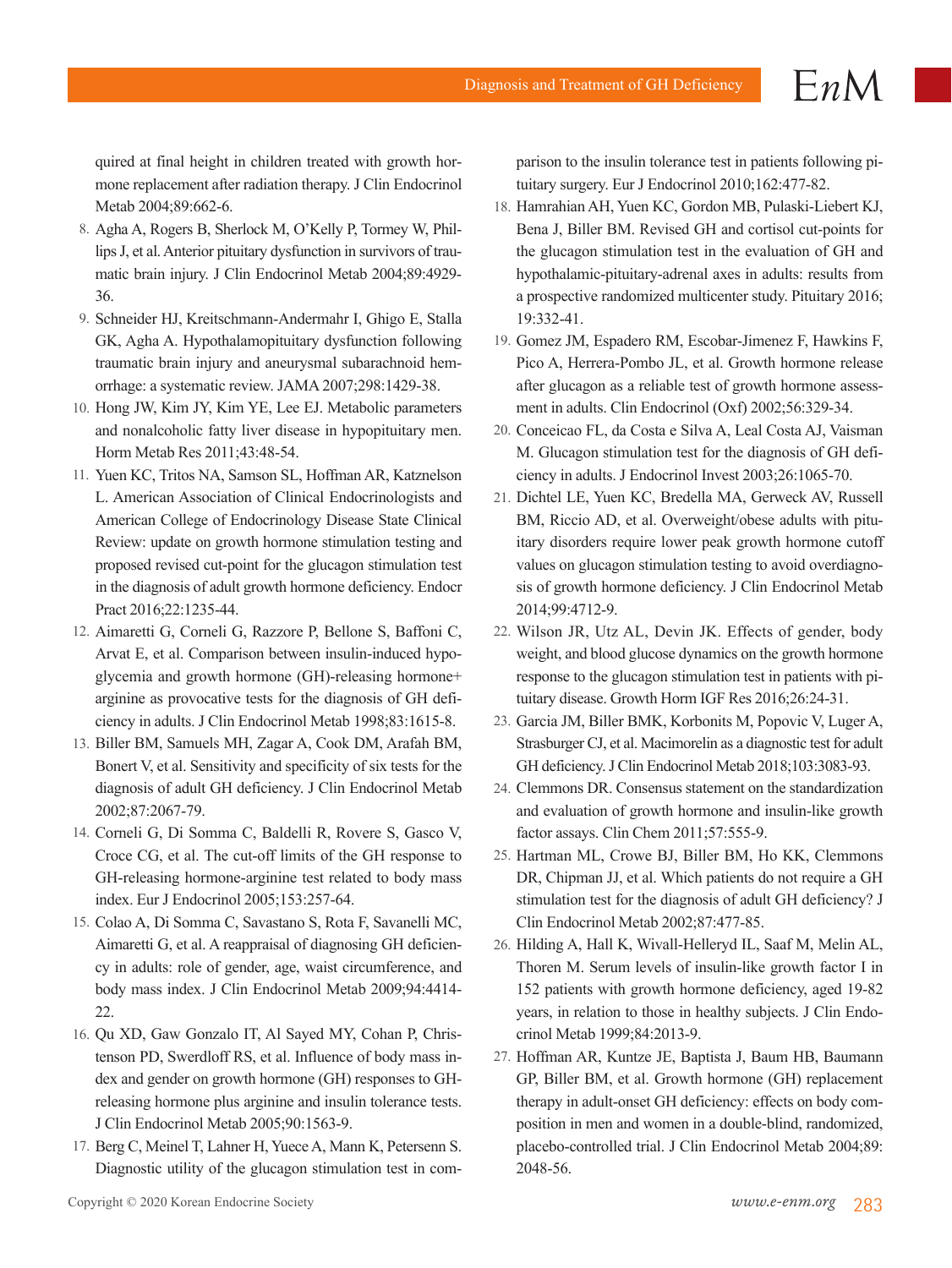- 28. Brabant G, Krogh Rasmussen A, Biller BM, Buchfelder M, Feldt-Rasmussen U, Forssmann K, et al. Clinical implications of residual growth hormone (GH) response to provocative testing in adults with severe GH deficiency. J Clin Endocrinol Metab 2007;92:2604-9.
- 29. Yuen KCJ, Biller BMK, Radovick S, Carmichael JD, Jasim S, Pantalone KM, et al. American Association of Clinical Endocrinologists and American College of Endocrinology guidelines for management of growth hormone deficiency in adults and patients transitioning from pediatric to adult care. Endocr Pract 2019;25:1191-232.
- 30. Wacharasindhu S, Cotterill AM, Camacho-Hubner C, Besser GM, Savage MO. Normal growth hormone secretion in growth hormone insufficient children retested after completion of linear growth. Clin Endocrinol (Oxf) 1996;45:553-6.
- 31. Nicolson A, Toogood AA, Rahim A, Shalet SM. The prevalence of severe growth hormone deficiency in adults who received growth hormone replacement in childhood [see comment]. Clin Endocrinol (Oxf) 1996;44:311-6.
- 32. Melmed S. Idiopathic adult growth hormone deficiency. J Clin Endocrinol Metab 2013;98:2187-97.
- 33. Holmes SJ, Shalet SM. Which adults develop side-effects of growth hormone replacement? Clin Endocrinol (Oxf) 1995;43:143-9.
- 34. Hoffman AR, Strasburger CJ, Zagar A, Blum WF, Kehely A, Hartman ML, et al. Efficacy and tolerability of an individualized dosing regimen for adult growth hormone replacement therapy in comparison with fixed body weight-based dosing. J Clin Endocrinol Metab 2004;89:3224-33.
- 35. Underwood LE, Attie KM, Baptista J; Genentech Collaborative Study Group. Growth hormone (GH) dose-response in young adults with childhood-onset GH deficiency: a two-year, multicenter, multiple-dose, placebo-controlled study. J Clin Endocrinol Metab 2003;88:5273-80.
- 36. Johannsson G, Bjarnason R, Bramnert M, Carlsson LM, Degerblad M, Manhem P, et al. The individual responsiveness to growth hormone (GH) treatment in GH-deficient adults is dependent on the level of GH-binding protein, body mass index, age, and gender. J Clin Endocrinol Metab 1996;81: 1575-81.
- 37. Birzniece V, Sata A, Ho KK. Growth hormone receptor modulators. Rev Endocr Metab Disord 2009;10:145-56.
- 38. Burman P, Johansson AG, Siegbahn A, Vessby B, Karlsson FA. Growth hormone (GH)-deficient men are more responsive to GH replacement therapy than women. J Clin Endocrinol Metab 1997;82:550-5.
- 39. Cook DM, Ludlam WH, Cook MB. Route of estrogen administration helps to determine growth hormone (GH) replacement dose in GH-deficient adults. J Clin Endocrinol Metab 1999;84:3956-60.
- 40. Yang Y, Bai X, Yuan X, Zhang Y, Chen S, Yang H, et al. Efficacy and safety of long-acting growth hormone in children with short stature: a systematic review and meta-analysis. Endocrine 2019;65:25-34.
- 41. Miller BS, Velazquez E, Yuen KCJ. Long-acting growth hormone preparations: current status and future considerations. J Clin Endocrinol Metab 2020;105:dgz149.
- 42. Stanley T. Diagnosis of growth hormone deficiency in childhood. Curr Opin Endocrinol Diabetes Obes 2012;19:47-52.
- 43. Van Vught AJ, Nieuwenhuizen AG, Gerver WJ, Veldhorst MA, Brummer RJ, Westerterp-Plantenga MS. Pharmacological and physiological growth hormone stimulation tests to predict successful GH therapy in children. J Pediatr Endocrinol Metab 2009;22:679-94.
- 44. Ghigo E, Bellone J, Aimaretti G, Bellone S, Loche S, Cappa M, et al. Reliability of provocative tests to assess growth hormone secretory status: study in 472 normally growing children. J Clin Endocrinol Metab 1996;81:3323-7.
- 45. Muller A, Scholz M, Blankenstein O, Binder G, Pfaffle R, Korner A, et al. Harmonization of growth hormone measurements with different immunoassays by data adjustment. Clin Chem Lab Med 2011;49:1135-42.
- 46. Grimberg A, DiVall SA, Polychronakos C, Allen DB, Cohen LE, Quintos JB, et al. Guidelines for growth hormone and insulin-like growth factor-I treatment in children and adolescents: growth hormone deficiency, idiopathic short stature, and primary insulin-like growth factor-I deficiency. Horm Res Paediatr 2016;86:361-97.
- 47. Kalina MA, Kalina-Faska B, Gruszczynska K, Baron J, Malecka-Tendera E. Usefulness of magnetic resonance findings of the hypothalamic-pituitary region in the management of short children with growth hormone deficiency: evidence from a longitudinal study. Childs Nerv Syst 2012;28:121-7.
- 48. Tillmann V, Tang VW, Price DA, Hughes DG, Wright NB, Clayton PE. Magnetic resonance imaging of the hypothalamic-pituitary axis in the diagnosis of growth hormone deficiency. J Pediatr Endocrinol Metab 2000;13:1577-83.
- 49. Mullis PE. Genetics of isolated growth hormone deficiency. J Clin Res Pediatr Endocrinol 2010;2:52-62.
- 50. Boot AM, van der Sluis IM, Krenning EP, de Muinck Keizer-Schrama SM. Bone mineral density and body composition in adolescents with childhood-onset growth hormone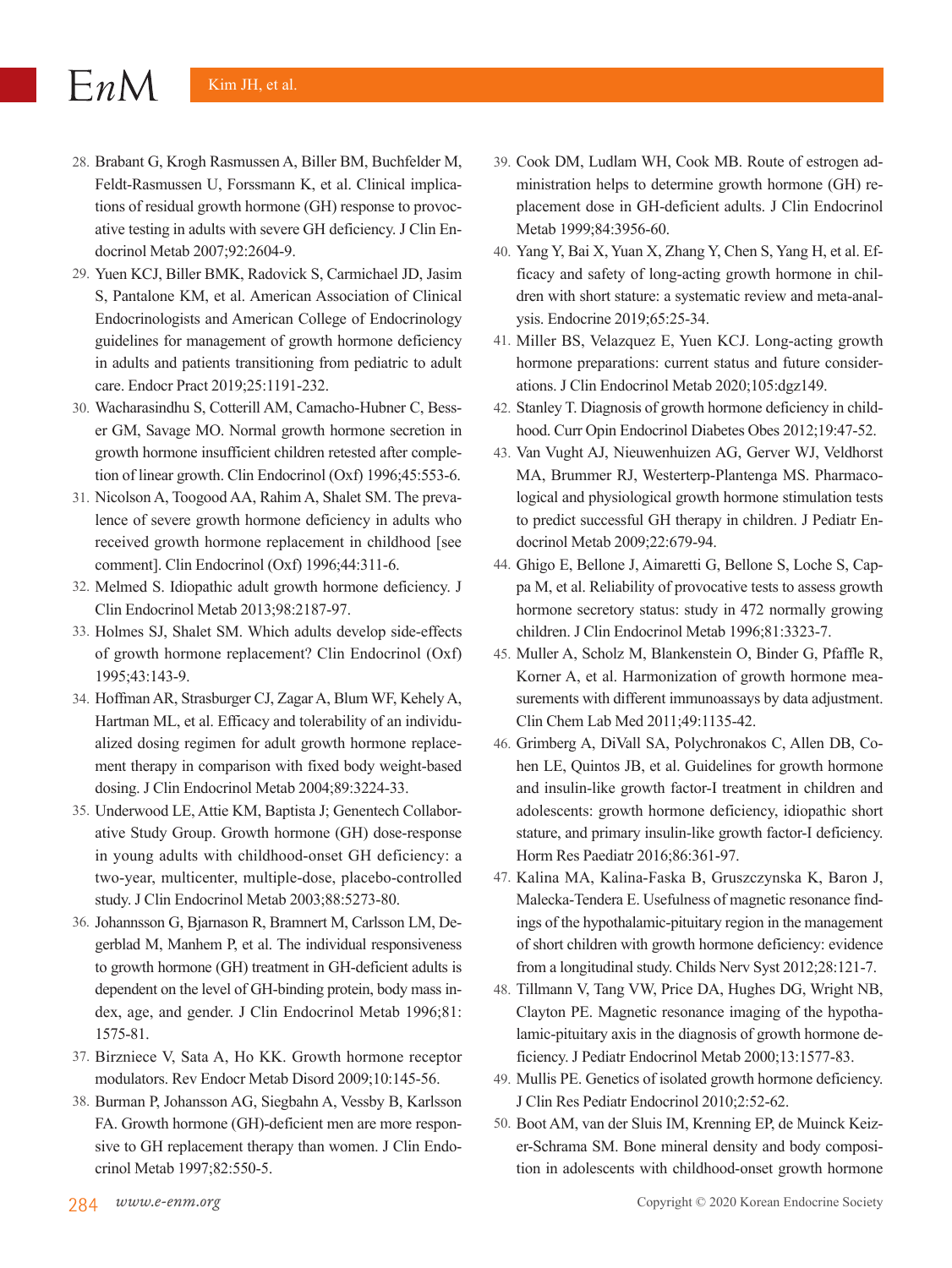deficiency. Horm Res 2009;71:364-71.

- 51. Aimaretti G, Corneli G, Rovere S, Croce CG, Ghigo E, Procopio M. Is GH therapy useful to preserve bone mass in transition-phase patients with GH deficiency? J Endocrinol Invest 2005;28(10 Suppl):28-32.
- 52. Bechtold S, Bachmann S, Putzker S, Dalla Pozza R, Schwarz HP. Early changes in body composition after cessation of growth hormone therapy in childhood-onset growth hormone deficiency. J Clin Densitom 2011;14:471-7.
- 53. Colao A, di Somma C, Pivonello R, Cuocolo A, Spinelli L, Bonaduce D, et al. The cardiovascular risk of adult GH deficiency (GHD) improved after GH replacement and worsened in untreated GHD: a 12-month prospective study. J Clin Endocrinol Metab 2002;87:1088-93.
- 54. Ahmid M, Ahmed SF, Shaikh MG. Childhood-onset growth hormone deficiency and the transition to adulthood: current perspective. Ther Clin Risk Manag 2018;14:2283-91.
- 55. Ahmid M, Fisher V, Graveling AJ, McGeoch S, McNeil E, Roach J, et al. An audit of the management of childhoodonset growth hormone deficiency during young adulthood in Scotland. Int J Pediatr Endocrinol 2016;2016:6.
- 56. Downing J, Gleeson HK, Clayton PE, Davis JR, Wales JK, Callery P. Transition in endocrinology: the challenge of maintaining continuity. Clin Endocrinol (Oxf) 2013;78:29- 35.
- 57. Roshan S, Nader S, Orlander P. Review: ageing and hormones. Eur J Clin Invest 1999;29:210-3.
- 58. Kim SY. Diagnosis and treatment of hypopituitarism. Endocrinol Metab (Seoul) 2015;30:443-55.
- 59. Weaver JU, Monson JP, Noonan K, John WG, Edwards A, Evans KA, et al. The effect of low dose recombinant human growth hormone replacement on regional fat distribution, insulin sensitivity, and cardiovascular risk factors in hypopituitary adults. J Clin Endocrinol Metab 1995;80:153-9.
- 60. Beshyah SA, Johnston DG. Cardiovascular disease and risk factors in adults with hypopituitarism. Clin Endocrinol (Oxf) 1999;50:1-15.
- 61. Khang AR, Ku EJ, Kim YA, Roh E, Bae JH, Oh TJ, et al. Sex differences in the prevalence of metabolic syndrome and its components in hypopituitary patients: comparison with an age- and sex-matched nationwide control group. Pituitary 2016;19:573-81.
- 62. Attanasio AF, Bates PC, Ho KK, Webb SM, Ross RJ, Strasburger CJ, et al. Human growth hormone replacement in adult hypopituitary patients: long-term effects on body composition and lipid status: 3-year results from the HypoCCS

Database. J Clin Endocrinol Metab 2002;87:1600-6.

- 63. Attanasio AF, Shavrikova E, Blum WF, Cromer M, Child CJ, Paskova M, et al. Continued growth hormone (GH) treatment after final height is necessary to complete somatic development in childhood-onset GH-deficient patients. J Clin Endocrinol Metab 2004;89:4857-62.
- 64. Beauregard C, Utz AL, Schaub AE, Nachtigall L, Biller BM, Miller KK, et al. Growth hormone decreases visceral fat and improves cardiovascular risk markers in women with hypopituitarism: a randomized, placebo-controlled study. J Clin Endocrinol Metab 2008;93:2063-71.
- 65. Gotherstrom G, Elbornsson M, Stibrant-Sunnerhagen K, Bengtsson BA, Johannsson G, Svensson J. Ten years of growth hormone (GH) replacement normalizes muscle strength in GH-deficient adults. J Clin Endocrinol Metab 2009;94:809-16.
- 66. Maison P, Griffin S, Nicoue-Beglah M, Haddad N, Balkau B, Chanson P, et al. Impact of growth hormone (GH) treatment on cardiovascular risk factors in GH-deficient adults: a metaanalysis of blinded, randomized, placebo-controlled trials. J Clin Endocrinol Metab 2004;89:2192-9.
- 67. Kim KW, Nam SY, Kim DS, Ahn CW, Kim KR, Lim SK, et al. Effects of growth hormone treatment beyond the body fat changes in GH-deficient adults. Korean J Obes 2013;22:56- 65.
- 68. Choi HS, Kim SS, Ko KJ, Lee EJ, Park IW, Park TW, et al. The effects of growth hormone administration on the markers of cardiovascular disease in growth hormone deficient adults. Korean J Med 2005;68:519-27.
- 69. Park JK, Hong JW, Kim CO, Kim SW, Lim CY, Chung YS, et al. Sustained-release recombinant human growth hormone improves body composition and quality of life in adults with somatopause. J Am Geriatr Soc 2011;59:944-7.
- 70. Hong JW, Park JK, Lim CY, Kim SW, Chung YS, Kim SW, et al. A weekly administered sustained-release growth hormone reduces visceral fat and waist circumference in abdominal obesity. Horm Metab Res 2011;43:956-61.
- 71. Holmes SJ, Economou G, Whitehouse RW, Adams JE, Shalet SM. Reduced bone mineral density in patients with adult onset growth hormone deficiency. J Clin Endocrinol Metab 1994;78:669-74.
- 72. Murray RD, Columb B, Adams JE, Shalet SM. Low bone mass is an infrequent feature of the adult growth hormone deficiency syndrome in middle-age adults and the elderly. J Clin Endocrinol Metab 2004;89:1124-30.
- 73. Rosen T, Hansson T, Granhed H, Szucs J, Bengtsson BA.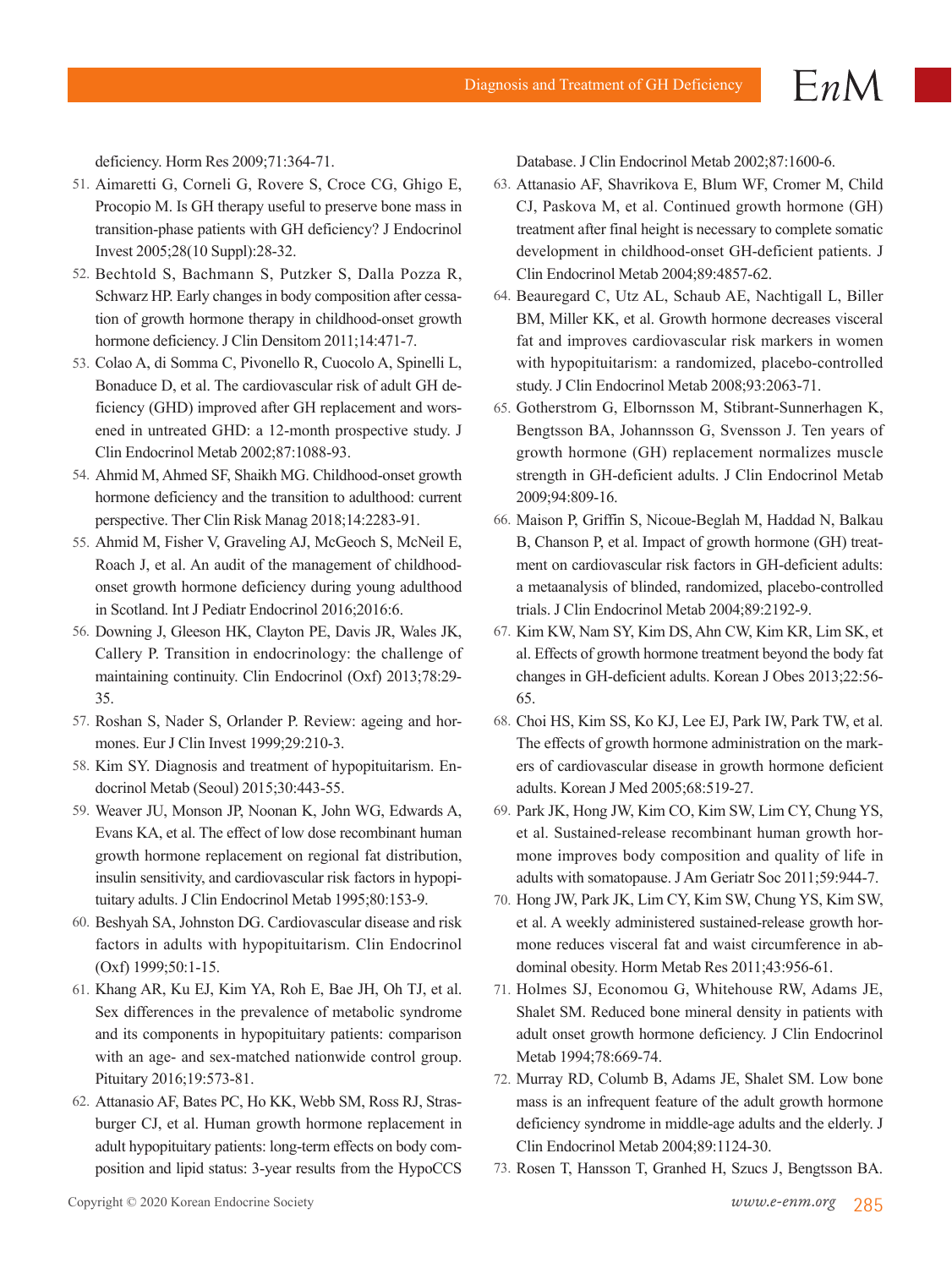- 74. Colao A, Di Somma C, Pivonello R, Loche S, Aimaretti G, Cerbone G, et al. Bone loss is correlated to the severity of growth hormone deficiency in adult patients with hypopituitarism. J Clin Endocrinol Metab 1999;84:1919-24.
- 75. Vestergaard P, Jorgensen JO, Hagen C, Hoeck HC, Laurberg P, Rejnmark L, et al. Fracture risk is increased in patients with GH deficiency or untreated prolactinomas: a case-control study. Clin Endocrinol (Oxf) 2002;56:159-67.
- 76. Rosen T, Wilhelmsen L, Landin-Wilhelmsen K, Lappas G, Bengtsson BA. Increased fracture frequency in adult patients with hypopituitarism and GH deficiency. Eur J Endocrinol 1997;137:240-5.
- 77. Gotherstrom G, Bengtsson BA, Bosaeus I, Johannsson G, Svensson J. Ten-year GH replacement increases bone mineral density in hypopituitary patients with adult onset GH deficiency. Eur J Endocrinol 2007;156:55-64.
- 78. Mo D, Fleseriu M, Qi R, Jia N, Child CJ, Bouillon R, et al. Fracture risk in adult patients treated with growth hormone replacement therapy for growth hormone deficiency: a prospective observational cohort study. Lancet Diabetes Endocrinol 2015;3:331-8.
- 79. Giovannini L, Tirabassi G, Muscogiuri G, Di Somma C, Colao A, Balercia G. Impact of adult growth hormone deficiency on metabolic profile and cardiovascular risk [review]. Endocr J 2015;62:1037-48.
- 80. Colao A, Cuocolo A, Di Somma C, Cerbone G, Della Morte AM, Nicolai E, et al. Impaired cardiac performance in elderly patients with growth hormone deficiency. J Clin Endocrinol Metab 1999;84:3950-5.
- 81. Rosen T, Bengtsson BA. Premature mortality due to cardiovascular disease in hypopituitarism. Lancet 1990;336:285- 8.
- 82. Svensson J, Mattsson A, Rosen T, Wiren L, Johannsson G, Bengtsson BA, et al. Three-years of growth hormone (GH) replacement therapy in GH-deficient adults: effects on quality of life, patient-reported outcomes and healthcare consumption. Growth Horm IGF Res 2004;14:207-15.
- 83. van Bunderen CC, van Nieuwpoort IC, Arwert LI, Heymans MW, Franken AA, Koppeschaar HP, et al. Does growth hormone replacement therapy reduce mortality in adults with growth hormone deficiency?: data from the Dutch National Registry of Growth Hormone Treatment in adults. J Clin Endocrinol Metab 2011;96:3151-9.
- 84. Pappachan JM, Raskauskiene D, Kutty VR, Clayton RN. Excess mortality associated with hypopituitarism in adults: a meta-analysis of observational studies. J Clin Endocrinol Metab 2015;100:1405-11.
- 85. Fleseriu M, Hashim IA, Karavitaki N, Melmed S, Murad MH, Salvatori R, et al. Hormonal replacement in hypopituitarism in adults: an Endocrine Society Clinical Practice Guideline. J Clin Endocrinol Metab 2016;101:3888-921.
- 86. Bjork S, Jonsson B, Westphal O, Levin JE. Quality of life of adults with growth hormone deficiency: a controlled study. Acta Paediatr Scand Suppl 1989;356:55-60,73-4.
- 87. Woo JT, Kim DY, Kim SW, Yang IM, Kim JW, Kim YS, et al. Effects of human growth hormone treatment in healthy older female. J Korean Soc Endocrinol 1992;7:352-7.
- 88. Kim Y, Hong JW, Chung YS, Kim SW, Cho YW, Kim JH, et al. Efficacy and safety of sustained-release recombinant human growth hormone in Korean adults with growth hormone deficiency. Yonsei Med J 2014;55:1042-8.
- 89. Moller N, Jorgensen JO. Effects of growth hormone on glucose, lipid, and protein metabolism in human subjects. Endocr Rev 2009;30:152-77.
- 90. Chipman JJ, Attanasio AF, Birkett MA, Bates PC, Webb S, Lamberts SW. The safety profile of GH replacement therapy in adults. Clin Endocrinol (Oxf) 1997;46:473-81.
- 91. Boguszewski CL, Boguszewski MC. Growth hormone's links to cancer. Endocr Rev 2019;40:558-74.
- 92. Sheppard MC. Growth hormone therapy does not induce cancer. Nat Clin Pract Endocrinol Metab 2006;2:532-3.
- 93. Packer RJ, Boyett JM, Janss AJ, Stavrou T, Kun L, Wisoff J, et al. Growth hormone replacement therapy in children with medulloblastoma: use and effect on tumor control. J Clin Oncol 2001;19:480-7.
- 94. Sklar CA, Mertens AC, Mitby P, Occhiogrosso G, Qin J, Heller G, et al. Risk of disease recurrence and second neoplasms in survivors of childhood cancer treated with growth hormone: a report from the Childhood Cancer Survivor Study. J Clin Endocrinol Metab 2002;87:3136-41.
- 95. Ergun-Longmire B, Mertens AC, Mitby P, Qin J, Heller G, Shi W, et al. Growth hormone treatment and risk of second neoplasms in the childhood cancer survivor. J Clin Endocrinol Metab 2006;91:3494-8.
- 96. Arnold JR, Arnold DF, Marland A, Karavitaki N, Wass JA. GH replacement in patients with non-functioning pituitary adenoma (NFA) treated solely by surgery is not associated with increased risk of tumour recurrence. Clin Endocrinol (Oxf) 2009;70:435-8.